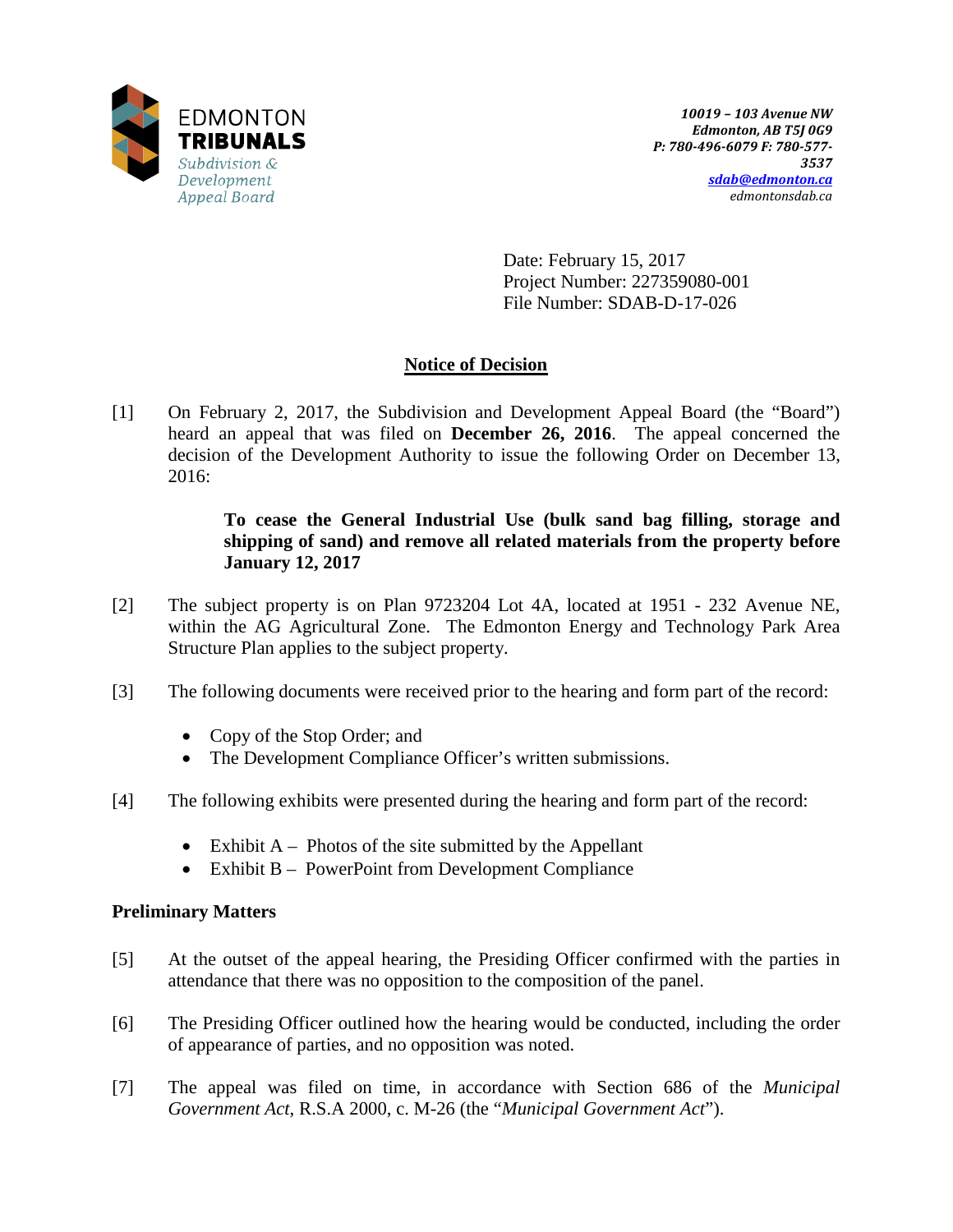### **Summary of Hearing**

- *i) Position of the Appellant, Mr. F. Jutt:*
- [8] This business was started on a small scale to supply sand bags to sell at the six gas stations that he owns in Edmonton.
- [9] He acknowledged that the business grew beyond his expectations and he did not comply with the appropriate development regulations. However, he met with the Development Compliance Officers and paid the fines that were issued in respect of bylaw violations.
- [10] He only appealed the Order in an attempt to receive an extension to the compliance date.
- [11] The business has been scaled back significantly. Sand is no longer being brought to the site to fill sand bags. He submitted photographs, marked Exhibit A, to illustrate that some of the sand bags have been removed from the site.
- [12] However, it is difficult to remove the pallets of sand from the site during the winter months because the pallets are frozen to the ground.
- [13] He referenced photographs taken from neighbouring properties to support his opinion that allowing the sand bags to remain on the site until spring will not impact any of the neighbours because they are not visible from their properties.
- [14] Mr. Jutt provided the following responses to questions:
	- a) He estimated that there are between 60 to 80 pallets of sand remaining on the site.
	- b) He recently tried to remove some pallets from the site and it took him over an hour to remove six pallets because they are frozen to the ground.
	- c) The projection was to sell between 6,000 and 7,000 bags of sand this winter but he was only able to sell 300 bags.
	- d) He acknowledged that the photographs of the site submitted by the Development Compliance Officer accurately depicted the condition of the site. However, when compared to the photographs that where taken yesterday, it is clear that the site has been cleaned up.
	- e) He would like to delay removal of the remaining sand bags until the beginning of May 2017 in order to allow heavy equipment to be brought on site without damaging the land or roadways.
	- f) He estimated that it would take a minimum of three or four days to remove all of the sand bags from the site using his truck.
	- g) He was not able to sell the sand bags to B.C. or Saskatchewan because the bags are not recyclable. He still does not know what he will do with the sand bags.
	- h) Each sand bag weighs 18 kilograms and there are 55 bags of sand on a pallet.
	- i) He can move six pallets on his truck while a semi-trailer truck can move 30 bags.
	- j) The site will be damaged even if the City removes the sand bags from the site.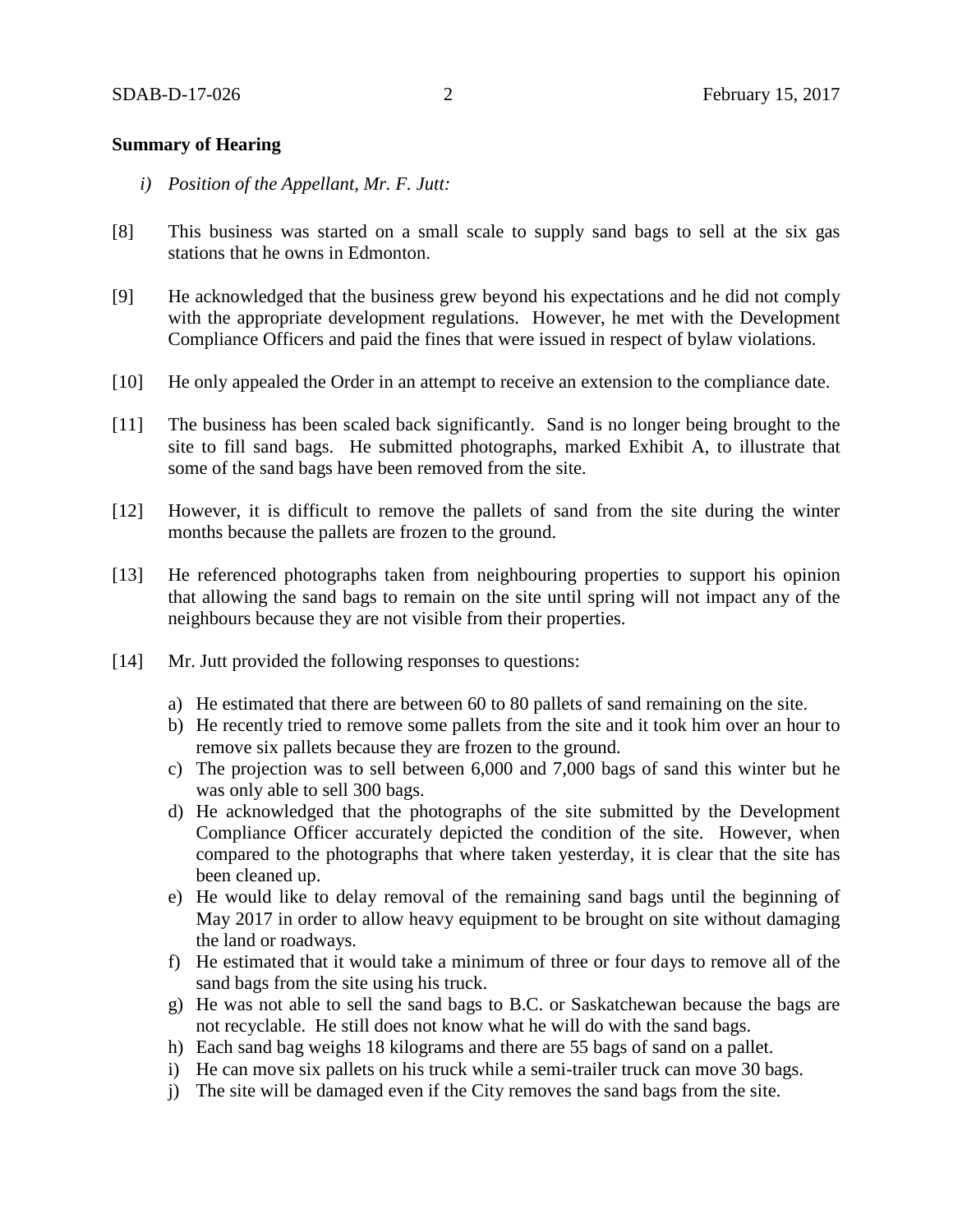- *ii) Position of Development Compliance, Mr. M. Doyle and Mr. J. Young:*
- [15] Mr. Doyle used a PowerPoint presentation, marked Exhibit B, to review the context of the Site, provide a Site history and review the existing Site conditions.
- [16] The Site is located within the Edmonton Energy and Technology Park Area Structure Plan.
- [17] The exit onto 232 Avenue NE is a gravel round about.
- [18] A land use complaint was received in August 2016. A Development Permit application for a Minor Home Based Business was made on August 9, 2016. An inspection on August 10, 2016 revealed a Use occurring on the Site without a Development Permit. Photographs taken on August 10, 2016 were submitted to illustrate the condition of the Site and the storage of sand bags and pallets on the Site.
- [19] A *Municipal Government Act* Order was issued on August 12, 2016 to cease the Temporary Storage use and remove all heavy machinery and associated materials by August 19, 2016. This Order was not contested.
- [20] The Site was inspected on August 25, 2016 for the Development Permit application and it revealed the storage of more sand than was visible from the road.
- [21] The Development Permit was refused on September 2, 2016 and the Subdivision Development Appeal Board did not assume jurisdiction to hear the appeal of that decision at a hearing held on November 30, 2016.
- [22] The Use occurring on Site was not permitted and a Stop Order was issued on December 13, 2016.
- [23] Eight complaints regarding the use of the land were received between August 2 and December 13, 2016, after the Orders were issued, related to the visible and audible impacts of equipment and vehicles.
- [24] This site is located in an AG Agricultural Zone. The purpose of this Zone is to conserve agricultural and rural Uses.
- [25] It has been determined that the Use occurring on this Site fits the definition of a General Industrial Use, pursuant to Section 7.5(2) of the *Edmonton Zoning Bylaw*.
- [26] Even if sand bags were not being filled on the Site, storage of the bags fits the definition of Temporary Storage, pursuant to Section 7.5(5) of the *Edmonton Zoning Bylaw*.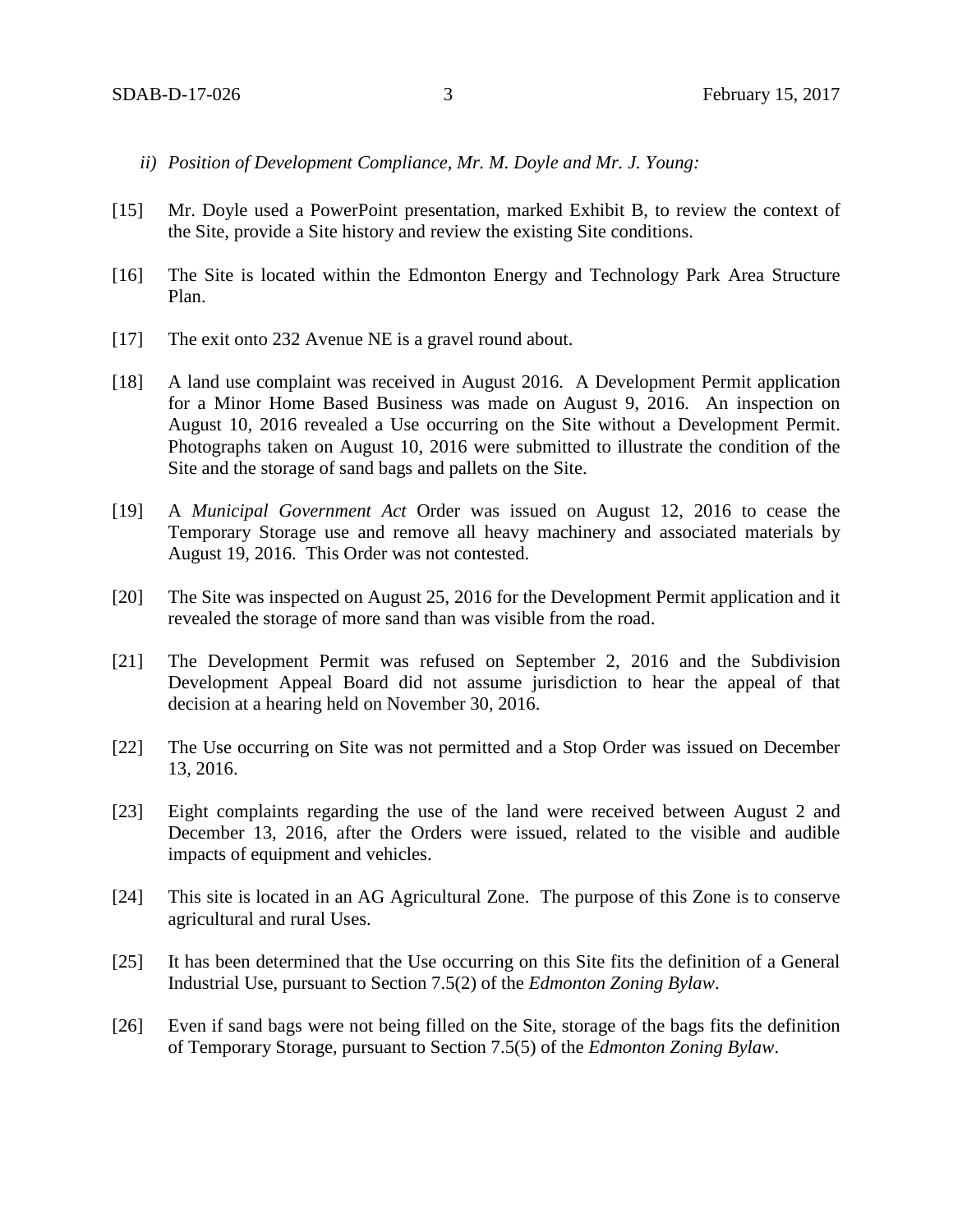- [27] A photograph of the Site taken on October 4, 2016 was referenced to illustrate that the sand bags are visible from 232 Avenue NE.
- [28] The impacts of the development on this Site are not desirable for the neighbourhood and are not consistent with the intent of the *Edmonton Zoning Bylaw*.
- [29] Mr. Doyle provided the following responses to questions:
	- a) The Site has been inspected several times but they have not been able to confirm some of the activities reported by neighbours.
	- b) It was his opinion that it would be better to remove the sandbags now rather than waiting until spring because the ground and roadways are frozen and less damage would occur.
	- c) He acknowledged that some work has been done to clean up the Site and some of the sand bags have been removed. However, extending the compliance date to the beginning of May is in effect approving a Temporary Storage Use on the Site which is neither a Permitted nor Discretionary Use in the AG Agricultural Zone.
	- d) It was their estimation that there are between 100 and 200 pallets of sand left on the Site.
	- e) 232 Avenue NE is not a truck route.
	- f) Development Compliance can hire a contractor to remove the frozen pallets from the Site without damaging the land.
	- g) A Natural Resources Development use was not considered as a potential Use for this Site because the sand is being brought to the Site from another location.
	- *iii) Position of an Affected Property Owner in Opposition to the Appellant, Mr. G. Penney representing his mother, Ms. Violet Penney:*
- [30] Mr. Penney was not in agreement with extending the date of compliance to the beginning of May because of the potential to damage the roadway.
- [31] He agreed with Development Compliance that less damage would occur to the road if the sand bags were removed now because the ground is still frozen.
- [32] His family has owned and lived next door to this Site since 1971. He has witnessed the consistent disregard for compliance with Bylaw regulations.
- [33] It was his opinion that the photographs of the Site submitted by Mr. Jutt were taken from angles that do not show the inventory of sand still on the Site.
- [34] Moving the sand bags will not damage the land which is mostly pasture that has never been sodded or seeded.
- [35] 232 Avenue NE is a gravel road suitable for light balanced farm equipment.
- [36] Winter is the time to move the sand bags.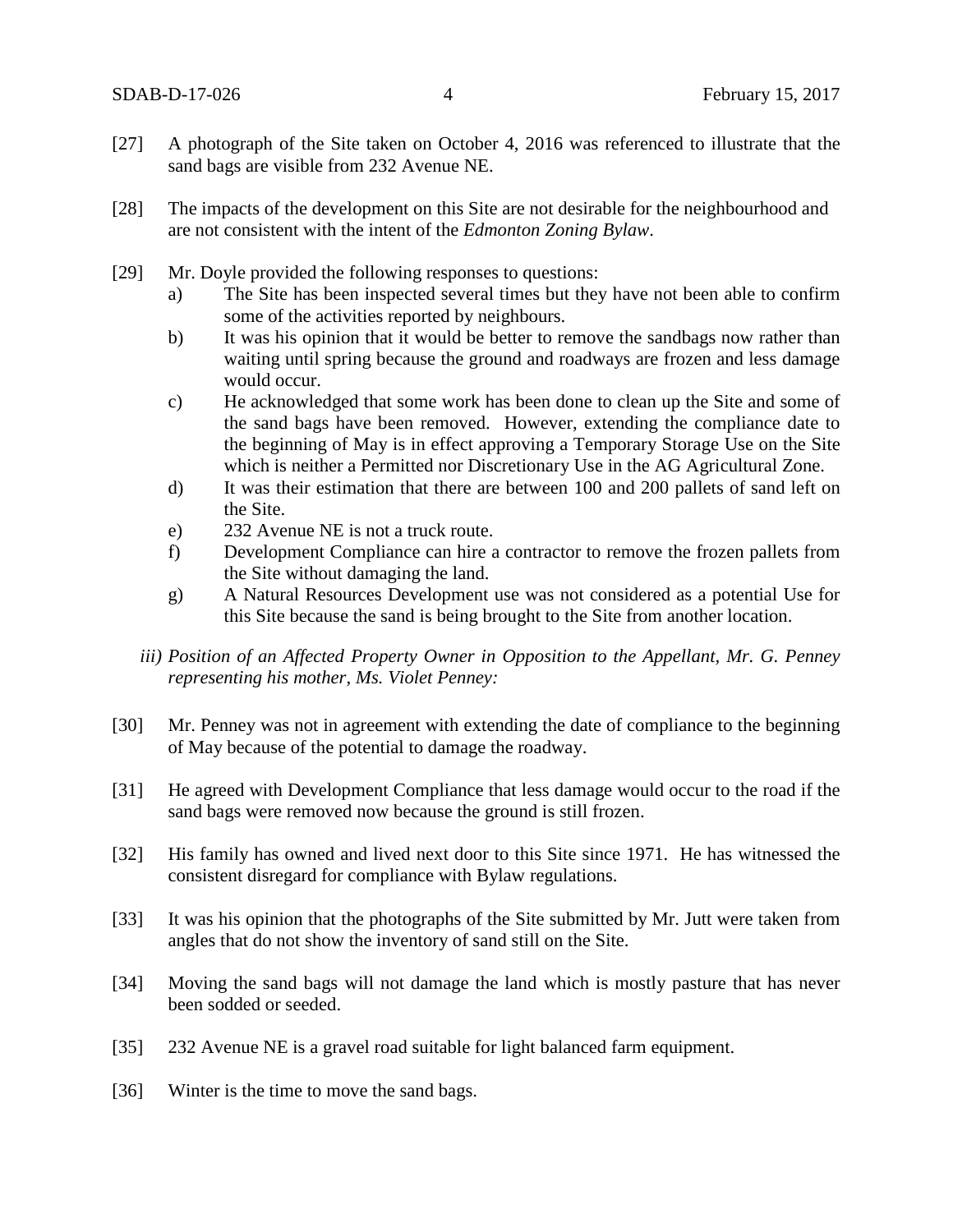- [37] The roadway will not be maintained by the City because this area will eventually be rezoned.
- [38] Large vehicles create large ruts in the roadway which makes it difficult for vehicles.
	- *iv) Rebuttal of the Appellant*
- [39] The photographs taken on October 4, 2016 by Development Compliance confirm that the operation was shut down. Sand is no longer being brought to the Site.
- [40] The photographs that he submitted were not taken from angles to mask the location of the sand bags on the Site.
- [41] If an extension is not granted, heavy equipment will be brought in to remove the sand bags which could damage the roadway.
- [42] He reiterated his opinion that the sand bags cannot be seen from neighbouring properties.
- [43] He could work with a shorter extension but two weeks is just not feasible.
- [44] They own this property and do not want to damage the road.

### **Decision**

[45] The appeal is **ALLOWED IN PART** and the Stop Order is **VARIED**. The Stop Order is **UPHELD** as issued by Development Compliance with the following change:

> To comply with an Order to cease the General Industrial Use (bulk sand bag filling, storage and shipping of sand) and remove all related materials from the property before **March 17, 2017**. [emphasis added]

#### **Reasons for Decision**

- [46] The Appellant advised the Board that he was not contesting the issuance of the Stop Order or compliance with the Order. The appeal was filed simply to request an extension to the date of compliance from January 12, 2017 to May 1, 2017. The extension was requested because the pallets of sand bags are frozen to the ground and it is more problematic to remove them during the winter.
- [47] The Development Compliance Officers and an affected property owner advised that heavy trucks transporting the sand bags from the Site caused damage to 232 Avenue NE, which is a gravel roadway.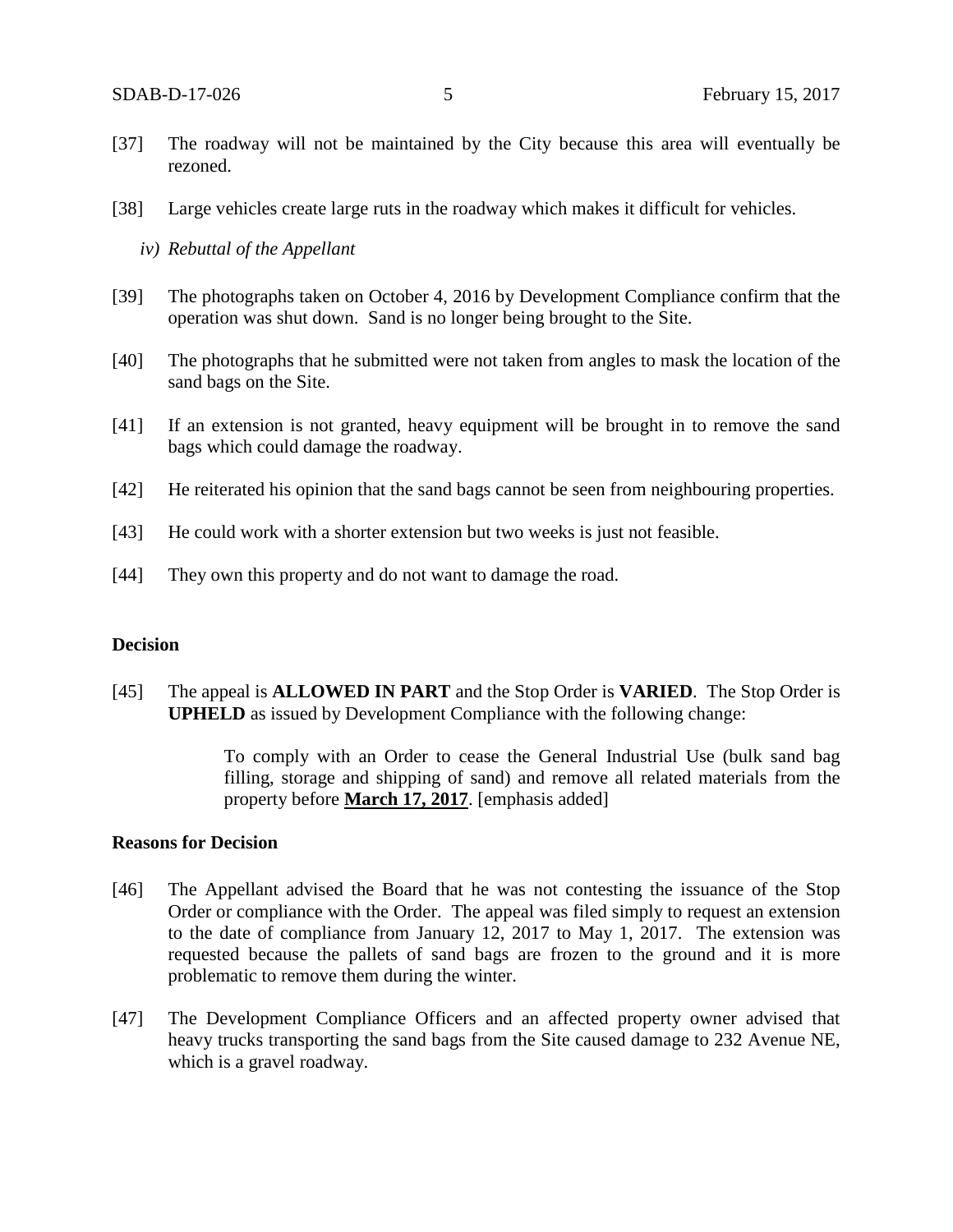- [48] The Board agrees with the opinion of the Development Compliance Officers that winter is the most appropriate time to remove the sand bags from the Site because the roadway is frozen and less likely to be damaged by trucks transporting the sand bags. The Board accepts the evidence of the Development Compliance Officers that it is possible to move the pallets in the winter, notwithstanding the frozen ground, and that doing so will cause minimal damage to this pasture land. The Board agrees with the Appellant that it would be best to use smaller trucks because they can access the Site more easily and they are less likely to damage the road.
- [49] According to the Appellant, there are 60 to 80 pallets of sandbags left on the Site. The Development Compliance Officers thought that there were considerably more, although they have not inspected the Site since October 2016. In any event, even using smaller trucks that can handle six pallets at a time, the Appellant should have no difficulty clearing the Site of sandbags within 30 days of commencing the work.
- [50] The Board is of the opinion that granting an extension to March 17, 2017 will provide the Appellant with adequate time to remove the sand bags from the Site while the ground and roadway are still frozen. Allowing the sand bags to remain on the Site until then will not cause any significant problems for neighbouring parcels of land.
- [51] Accordingly, the Board has upheld the Stop Order but has extended the date of compliance to March 17, 2017.

June

Mr. M. Young, Presiding Officer Subdivision and Development Appeal Board

Board members in attendance: Ms. P Jones, Ms. G. Harris, Mr. A. Peterson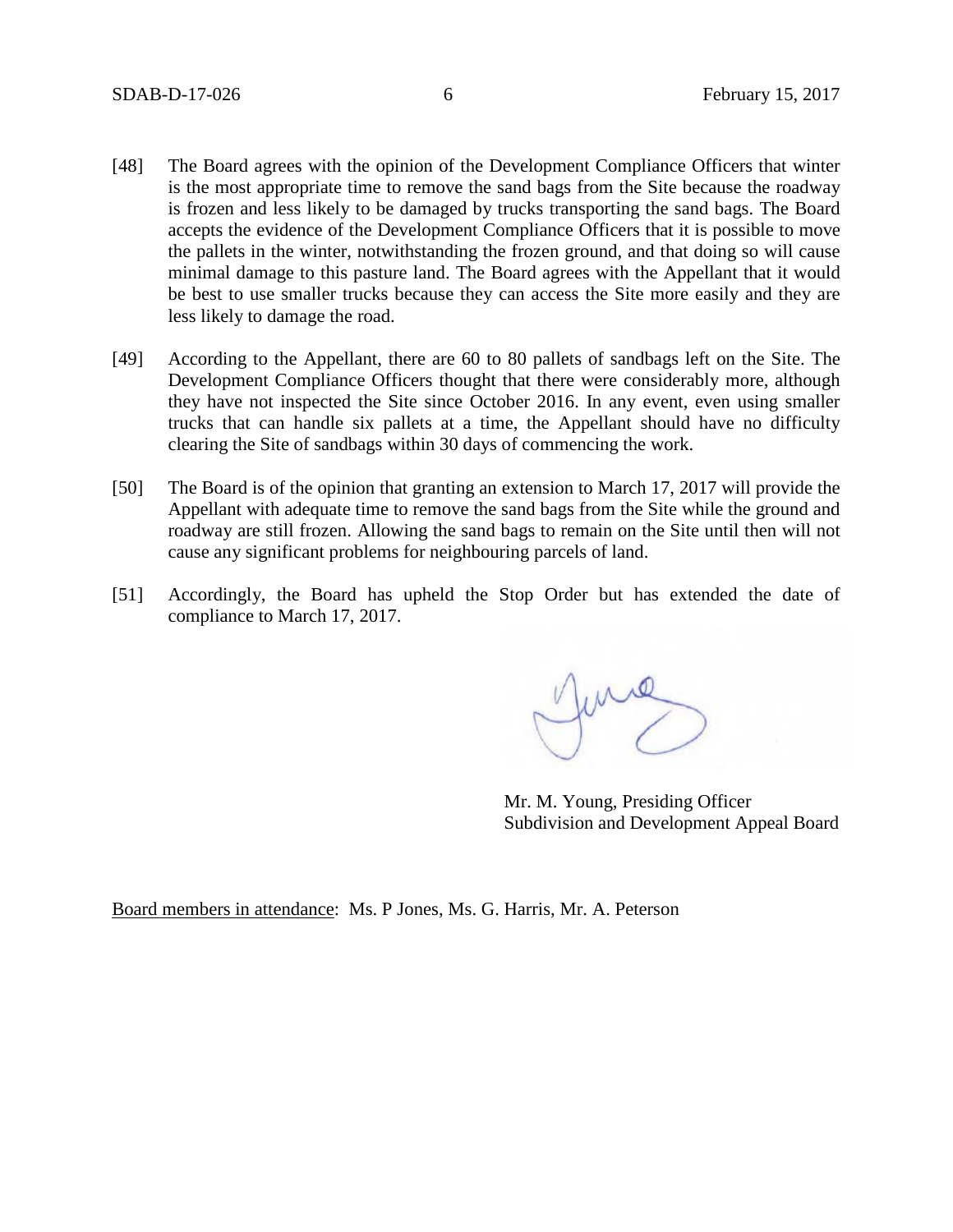## **Important Information for the Applicant/Appellant**

- 1. This decision may be appealed to the Alberta Court of Appeal on a question of law or jurisdiction under Section 688 of the *Municipal Government Act*, RSA 2000, c M-26. If the Subdivision and Development Appeal Board is served with notice of an application for leave to appeal its decision, such notice shall operate to suspend the Development Permit.
- 2. When a decision on a Development Permit application has been rendered by the Subdivision and Development Appeal Board, the enforcement of that decision is carried out by the Sustainable Development Department, located on the 5th Floor, 10250 – 101 Street, Edmonton.

*NOTE: The City of Edmonton does not conduct independent environmental checks of land within the City. If you are concerned about the stability of this property for any purpose, you should conduct your own tests and reviews. The City of Edmonton, when issuing a development permit, makes no representations and offers no warranties as to the suitability of the property for any purpose or as to the presence or absence of any environmental contaminants on the property.*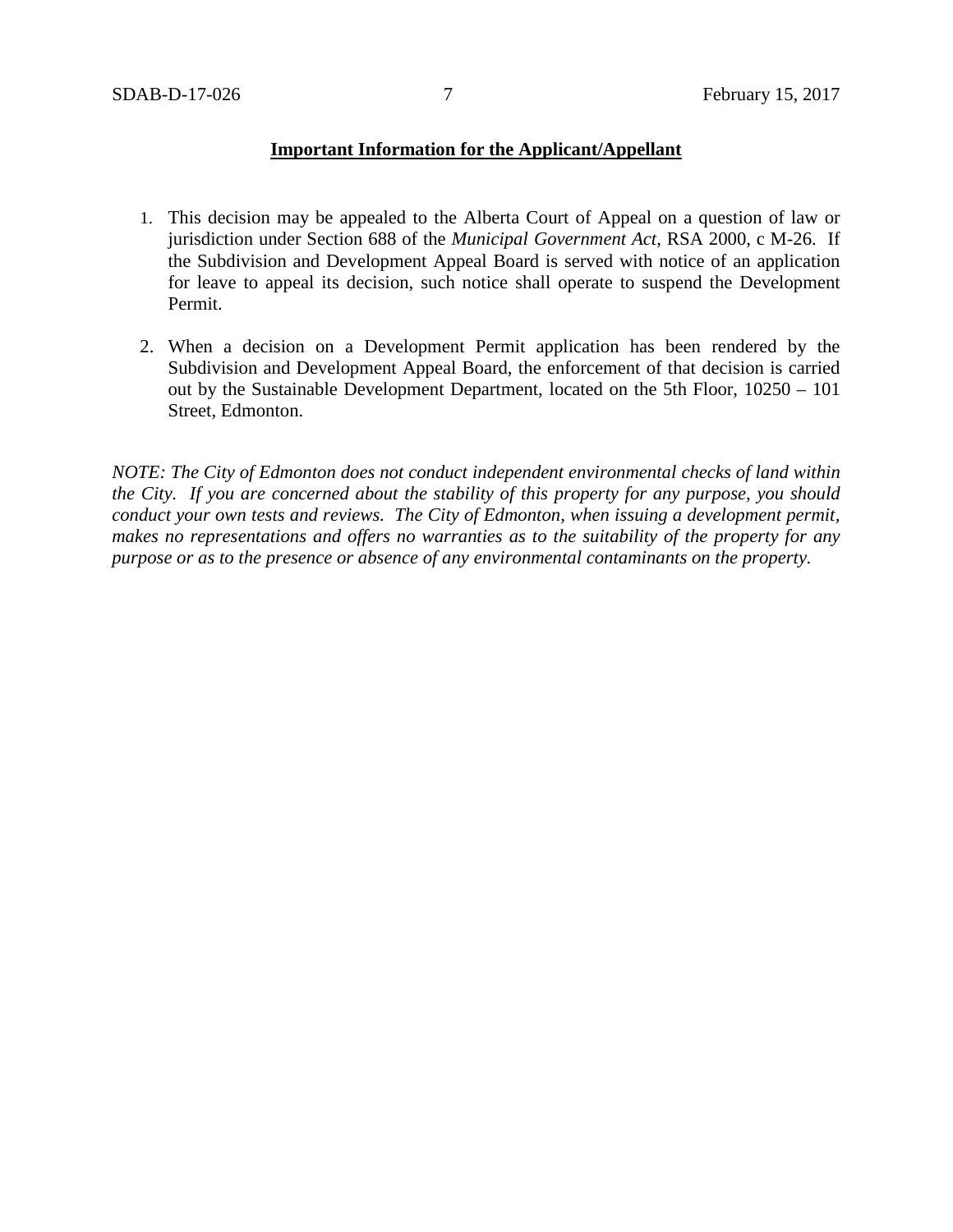

Date: February 15, 2017 Project Number: 236959342-001 File Number: SDAB-D-17-027

# **Notice of Decision**

[1] On February 2, 2017, the Subdivision and Development Appeal Board (the "Board") heard an appeal that was filed on **January 10, 2017**. The appeal concerned the decision of the Development Authority, issued on December 19, 2016, to approve the following development:

# **To operate a Major Home Based Business (Administration Office for Drywalling company - Best Drywall & Insulation Ltd.), expires December 19, 2021**

- [2] The subject property is on Plan 9722830 Blk 44 Lot 36, located at 4116 37A Avenue NW, within the RSL Residential Small Lot Zone. The Burnewood Neighbourhood Area Structure Plan applies to the subject property.
- [3] The following documents were received prior to the hearing and form part of the record:
	- Copy of the Development Permit application with attachments, and the approved Development Permit;
	- The Development Officer's written submissions;
	- The Appellant's written submissions; and
	- Online responses

# **Preliminary Matters**

- [4] At the outset of the appeal hearing, the Presiding Officer confirmed with the party in attendance that there was no opposition to the composition of the panel.
- [5] The Presiding Officer outlined how the hearing would be conducted, including the order of appearance of parties, and no opposition was noted.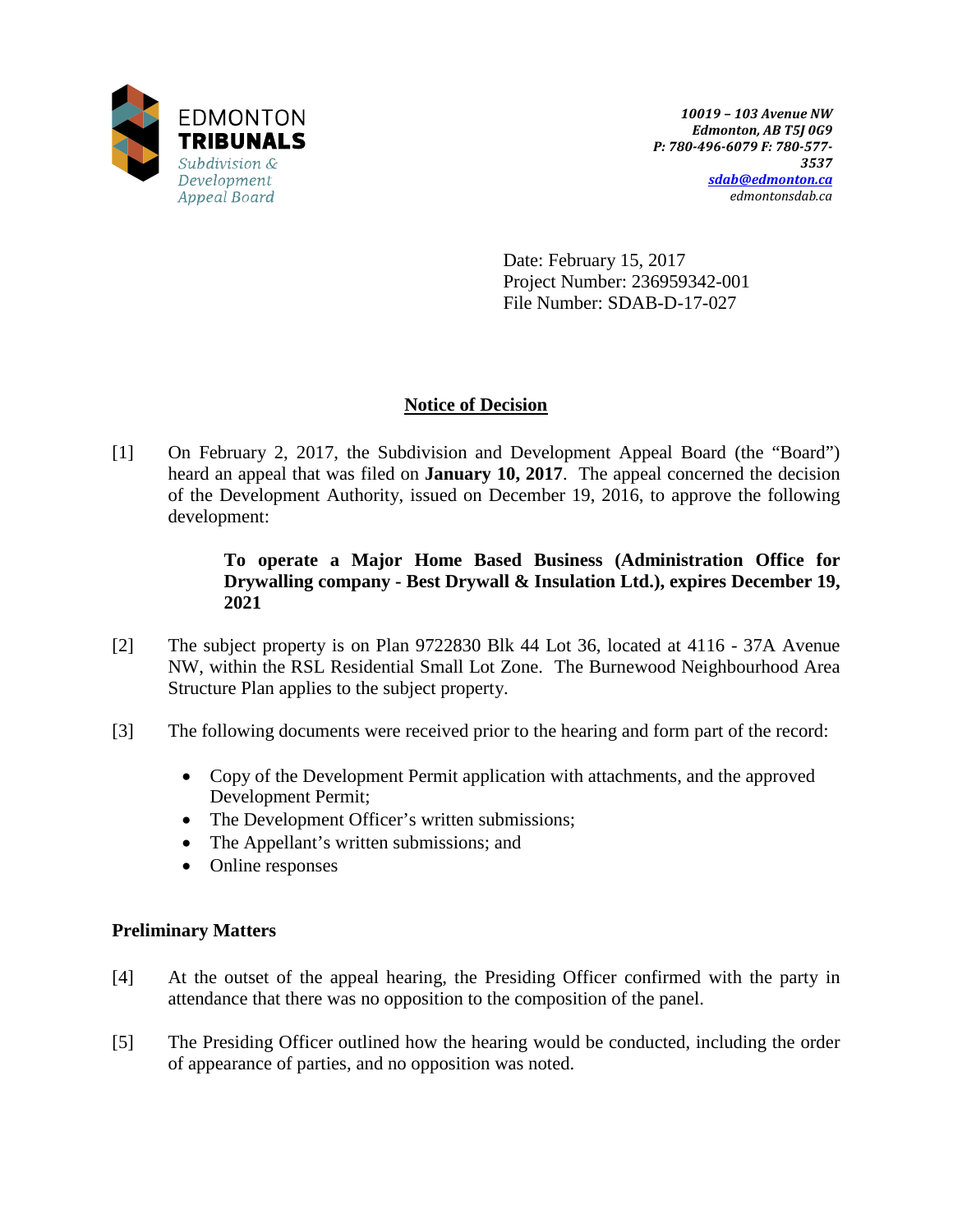[6] The appeal was filed on time, in accordance with Section 686 of the *Municipal Government Act*, R.S.A 2000, c. M-26 (the "*Municipal Government Act*").

### **Summary of Hearing**

- [7] The only party attending the hearing was the Development Officer. The Presiding Officer advised the Development Officer that attempts had been made, without success, to contact the Appellant, Ms. Guzzo, and the Respondent, Mr. Pandher. The Presiding Officer advised that the Board had decided to proceed with the hearing relying on the written reasons for the appeal provided by Ms. Guzzo when the appeal was filed on January 10, 2017. The Board reviewed Ms. Guzzo's written reasons for appeal, which outlined concerns regarding idling vehicles, oversized vehicles parking on the street and blocking residential driveways and the storage of a trailer onsite but not in the garage.
	- *i) Position of the Development Officer, Ms. H. Vander Hoek*
- [8] It was her opinion that the conditions imposed on the approved Development Permit will address the concerns of the Appellant.
- [9] The trailer has to be parked inside the garage when at the Site between jobs, business partners do not come to the Site, and there are only two employees, both of whom reside onsite.
- [10] Most of the concerns raised by the Appellant are enforcement issues and non-compliance with any of the imposed conditions can be reported to Bylaw Enforcement.
- [11] She could not confirm if there were other Home Based Businesses operating on this street.

#### **Decision**

[12] The appeal is **DENIED** and the decision of the Development Officer is **CONFIRMED**. The development is **GRANTED** as approved by the Development Authority, subject to the conditions noted on the permit.

## **Reasons for Decision**

[13] Neither the Appellant nor the Respondent attended at the hearing.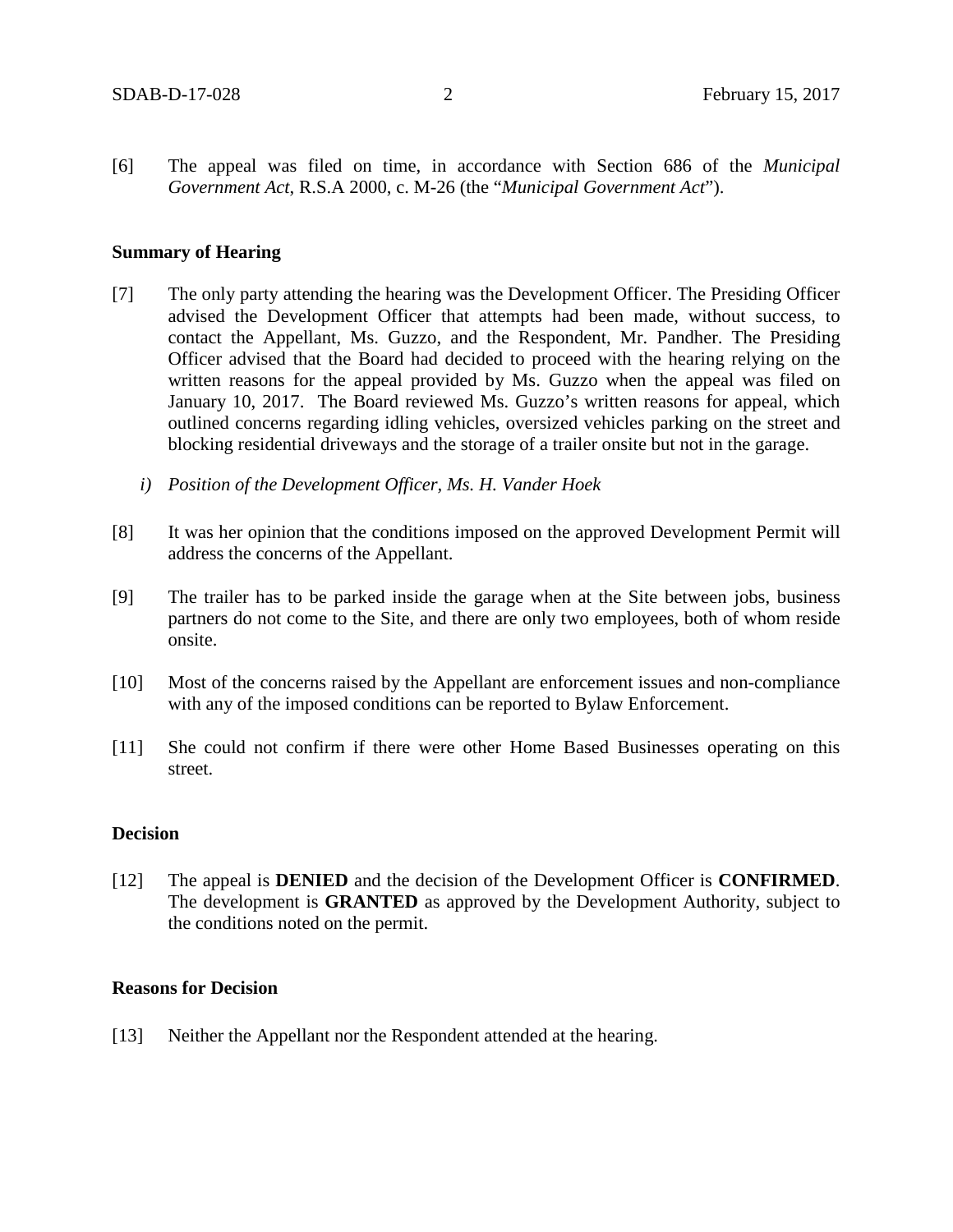- [14] The Board decided to proceed with the hearing relying on the written reasons provided by the Appellant and the written and verbal evidence provided by the Development Officer.
- [15] A Major Home Based Business is a Discretionary use in the RSL Residential Small Lot Zone. This development permit approves a Major Home Based Business to operate an administrative office for a drywalling company out of a Single Detached House.
- [16] The concerns raised by the Appellant in her written reasons for appeal included the excessive idling of the Respondent's vehicles, vehicles being parked on or in front of other residential driveways, an oversized vehicle being parked on the street and a trailer parked outside the garage.
- [17] The Board notes the Development Authority has addressed all of the Appellant's concerns with the conditions imposed on the approved Development Permit.
- [18] The Development Permit includes, among others, the following conditions:
	- a) The Major Home Based Business shall not generate pedestrian or vehicular traffic, or parking, in excess of that which is characteristic of the Zone in which it is located;
	- b) No non-resident employees or business partners will work on-site;
	- c) No visits to the site shall be associated with the business;
	- d) The site will not be used as a daily rendezvous point for employees;
	- e) No outdoor business activities, or outdoor storage of material or equipment associated with the business;
	- f) Commercial and industrial equipment is not permitted at the site;
	- g) All commercial, industrial and overweight vehicles shall be parked at an approved storage facility, off-site;
	- h) One non-enclosed trailer with less than 4500 kg gross vehicle weight shall be parked inside the front attached Garage at all times when not at a jobsite.
- [19] The Board is satisfied that compliance with all of the conditions in the Development Permit will ensure that the proposed development is reasonably compatible with surrounding uses and will not unduly interfere with the amenities of the neighbourhood nor will it materially interfere with or affect the use, enjoyment or value of neighbouring parcels of land.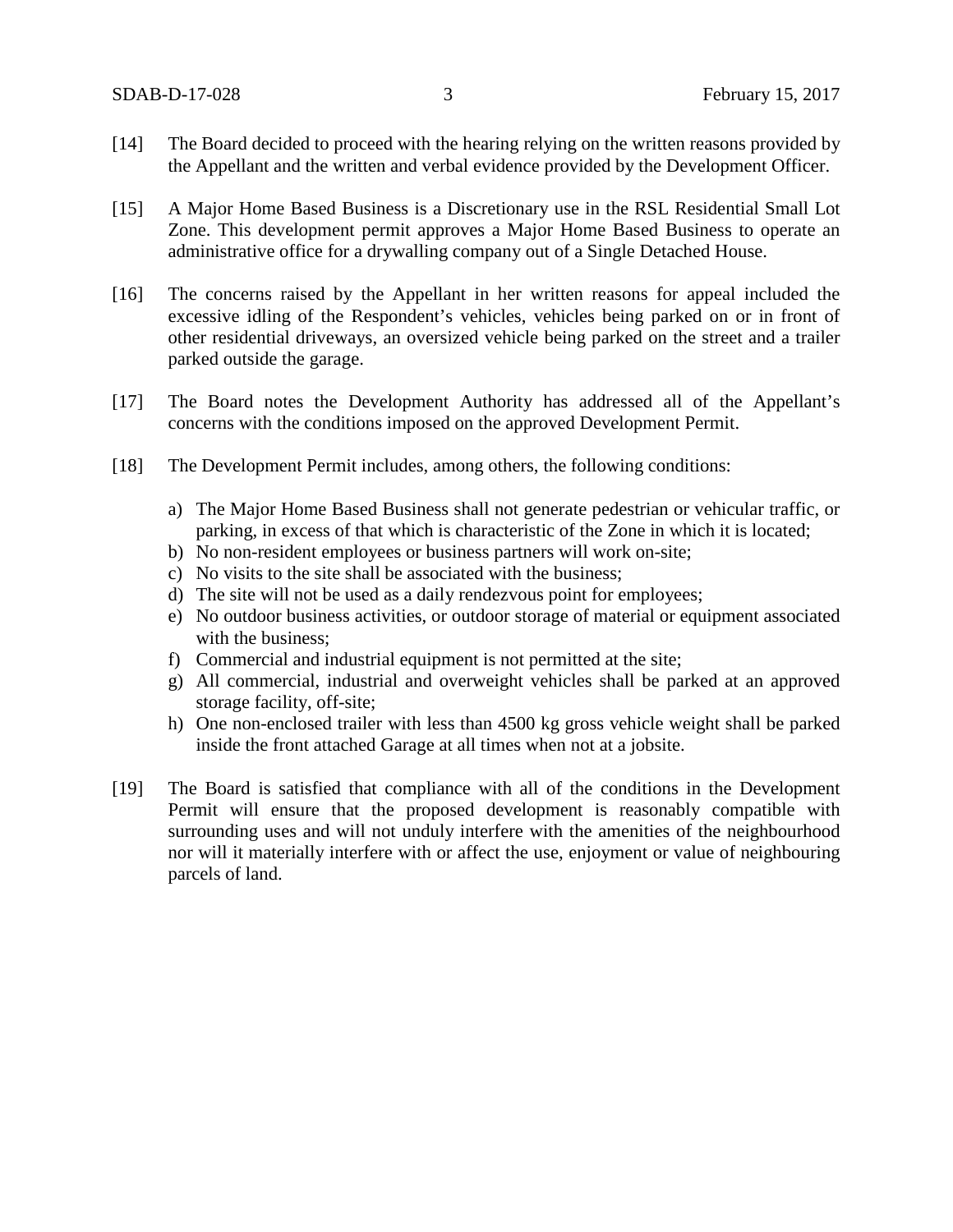[20] The Board notes that the Development Permit has only been approved for a period of five years. This will allow sufficient time for neighbouring property owners to assess the impact of the proposed development and report any violations of the conditions to Bylaw Enforcement. This will result in appropriate actions, which could include the cancellation of the approved Development Permit.

funce

Mr. M. Young, Presiding Officer Subdivision and Development Appeal Board

Board members in attendance: Ms. P. Jones, Ms. G. Harris, Mr. A. Peterson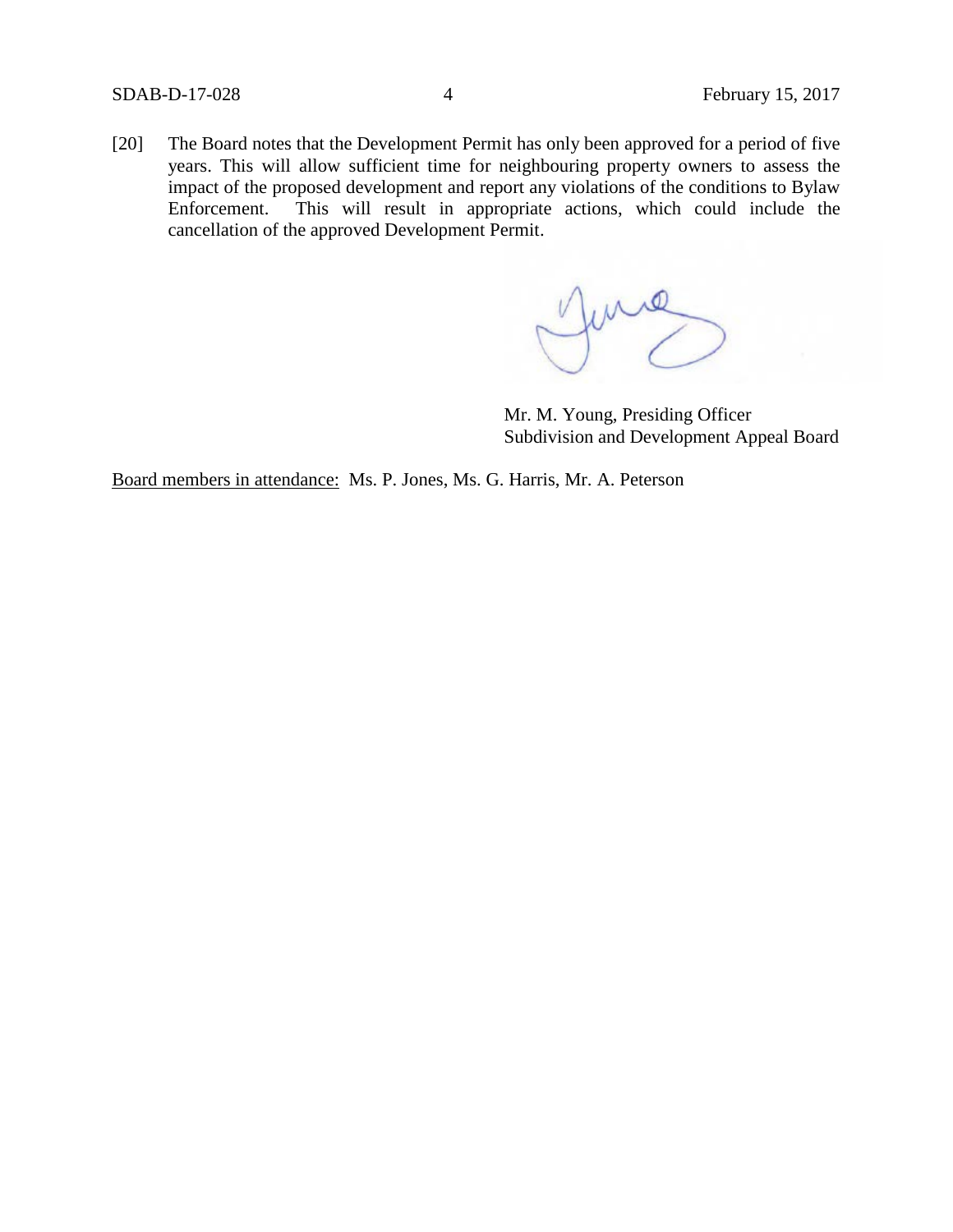## **Important Information for the Applicant/Appellant**

- 1. This is not a Business License. A Business License must be obtained separately from the Sustainable Development Department, located on the  $5<sup>th</sup>$  Floor, 10250 – 101 Street, Edmonton.
- 2. Obtaining a Development Permit does not relieve you from complying with:
	- a) the requirements of the *Edmonton Zoning Bylaw*, insofar as those requirements have not been relaxed or varied by a decision of the Subdivision and Development Appeal Board,
	- b) the requirements of the *Alberta Safety Codes Act*,
	- c) the *Alberta Regulation 204/207 – Safety Codes Act – Permit Regulation*,
	- d) the requirements of any other appropriate federal, provincial or municipal legislation,
	- e) the conditions of any caveat, covenant, easement or other instrument affecting a building or land.
- 3. When an application for a Development Permit has been approved by the Subdivision and Development Appeal Board, it shall not be valid unless and until any conditions of approval, save those of a continuing nature, have been fulfilled.
- 4. A Development Permit will expire in accordance to the provisions of Section 22 of the *Edmonton Zoning Bylaw, Bylaw 12800*, as amended.
- 5. This decision may be appealed to the Alberta Court of Appeal on a question of law or jurisdiction under Section 688 of the *Municipal Government Act*, RSA 2000, c M-26. If the Subdivision and Development Appeal Board is served with notice of an application for leave to appeal its decision, such notice shall operate to suspend the Development Permit.
- 6. When a decision on a Development Permit application has been rendered by the Subdivision and Development Appeal Board, the enforcement of that decision is carried out by the Sustainable Development Department, located on the 5th Floor, 10250 – 101 Street, Edmonton.

*NOTE: The City of Edmonton does not conduct independent environmental checks of land within the City. If you are concerned about the stability of this property for any purpose, you should conduct your own tests and reviews. The City of Edmonton, when issuing a development permit, makes no representations and offers no warranties as to the suitability of the property for any purpose or as to the presence or absence of any environmental contaminants on the property.*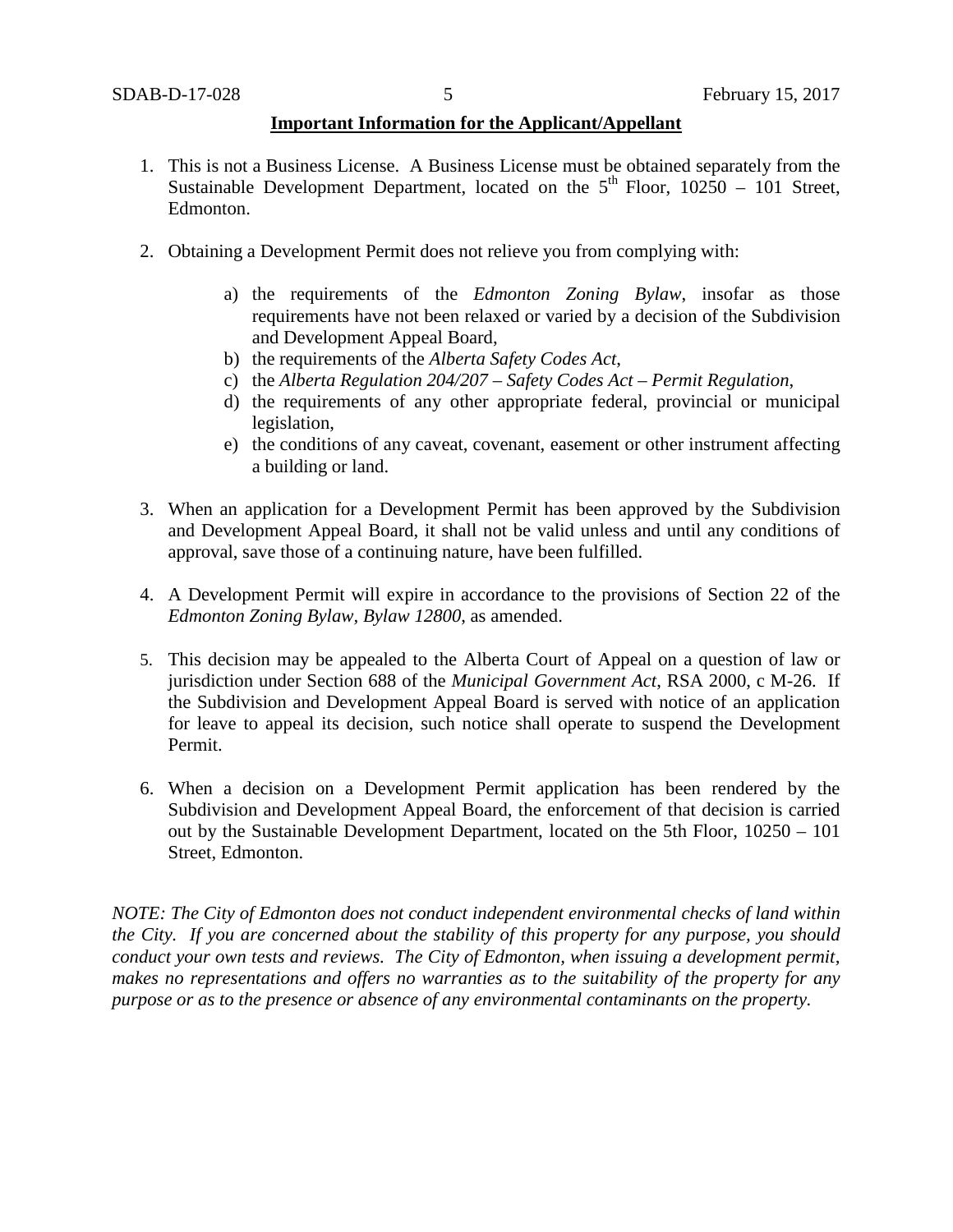

Date: February 15, 2017 Project Number: 234600718-001 File Number: SDAB-D-17-028

# **Notice of Decision**

[1] On February 2, 2017, the Subdivision and Development Appeal Board heard an appeal that was filed on **January 8, 2017**. The appeal concerned the decision of the Development Authority, issued on December 21, 2016, to approve the following development:

# **To add a Bar and Neighbourhood Pub (82.9 square metres of public space) to an existing General Industrial Use and to construct interior alterations - (Town Square Brewing)**

- [2] The subject property is on Condo Common Area (Plan 1024895,0920843,0920863), located at 2951 - Ellwood Drive SW and Plan 0920863 Unit 19, located at 2907 - Ellwood Drive SW and Plan 0920863 Unit 16, located at 2919 - Ellwood Drive SW, within the EIB Ellerslie Industrial Business Zone. The Special Area Ellerslie Industrial Overlay and Ellerslie Area Structure Plan apply to the subject property.
- [3] The following documents were received prior to the hearing and form part of the record:
	- Copy of the Development Permit application with attachments, proposed plans, and the approved Development Permit;
	- The Development Officer's written submissions;
	- Memorandum from City of Edmonton Transportation Planning and Engineering;
	- The Appellant's written submissions; and
	- Online responses.
- [4] The following exhibits were presented during the hearing and form part of the record:
	- Exhibit A Appellant's Presentation Notes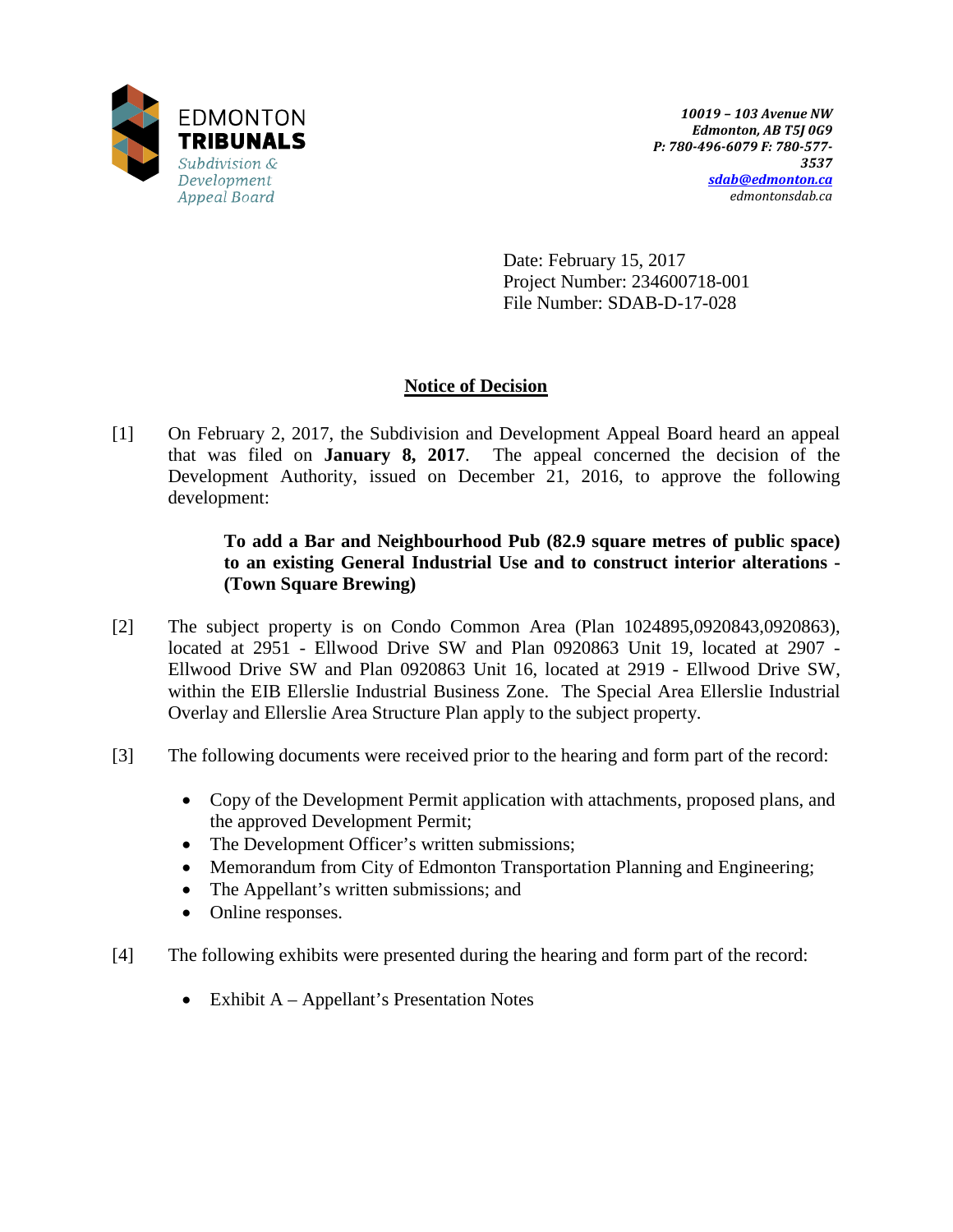#### **Preliminary Matters**

- [5] At the outset of the appeal hearing, the Presiding Officer confirmed with the parties in attendance that there was no opposition to the composition of the panel.
- [6] The Presiding Officer outlined how the hearing would be conducted, including the order of appearance of parties, and no opposition was noted.
- [7] The appeal was filed on time, in accordance with Section 686 of the *Municipal Government Act*, R.S.A 2000, c. M-26 (the *"Municipal Government Act*").

#### **Summary of Hearing**

- *i) Position of the Appellant, Mr. M. Schwartz, representing 1389978 Alberta Ltd.:*
- [8] He is the owner of 1389978 Alberta Ltd. and is appearing on behalf of his wife who is the owner of Prime School of Music. He is also representing Hanul Art School and the Ellerslie Community League.
- [9] It was his opinion that entry of the proposed development into this complex will cause negative impacts on his business as well as the multiple others located in and around it.
- [10] The Development Permit application has classified the proposed development as a Pub but Town Square Brewing disputes this designation and refers to their business as a Restaurant or Eatery.
- [11] This euphemism does not hold up however because the main focus of a restaurant is the food it offers and not the alcohol it sells, produces or distributes. Food is the secondary item in this development and should be excluded from future discussion.
- [12] It was his opinion that the Applicant is attempting to convince people that the nature of their business is less impactful than that of a normal alcohol distributor.
- [13] Using words like artisanal, craft, microbrewery and even the company name attempts to project an image of small town old fashion family values which is far from the truth. It is simply an attempt to form an emotional connection in hopes of getting people to lower their guard in relation to the products the business is selling.
- [14] The Appellant does not want to be designated as a Pub because of the pre-existing negative connotations that consumers can have toward pubs.
- [15] The definition of a Pub is simply that of a public house or a building with a bar and one or more public rooms licensed for the sale and consumption of alcoholic drink, often also providing light meals.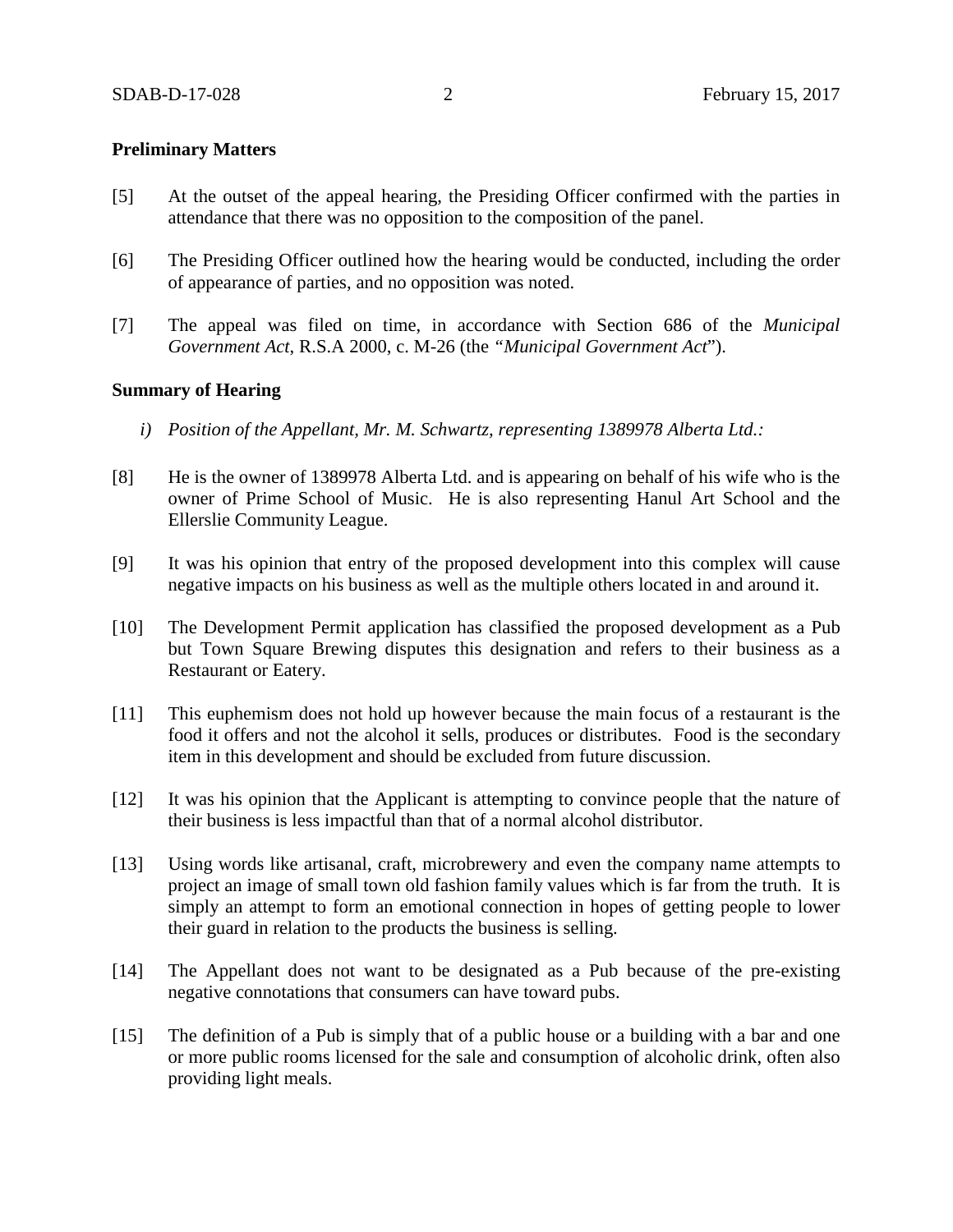- [16] This sounds more in line with the goals of the Appellant, however, this statement does not include any reference to brewing, creating, production of alcohol, or the sale of alcohol not obtained through a licensed distributor approved by Alberta Gaming & Liquor Commission (AGLC).
- [17] These designations are also missing from the Discretionary Use definition of the *Edmonton Zoning Bylaw*.
- [18] It was his opinion that the proposed development should not have been approved as a Discretionary Use because these designations are not included in the definition of a Discretionary Use contained in the Bylaw.
- [19] He acknowledged that manufacturing a product is acceptable in an industrial zone but it was his opinion that an alcohol based product would be more restricted and held to a higher standard during the approval process.
- [20] Since this type of business is not fully defined within the City and a specific designation is not included in the *Edmonton Zoning Bylaw*, it was his opinion that the application should not have been approved as a Discretionary Use.
- [21] If and when this business is fully defined in the Bylaw it was his expectation that additional restrictions and limitations would be imposed especially when surrounding businesses offer child centric or religious based facilities and services.
- [22] This type of business will negatively impact the ability of existing occupants to conduct business and continue to attract customers. There are strong stigmas attached to businesses with the main focus of selling alcohol. The impact is even greater for the Art Studio and the Music School who primarily provide service children between five and 16 years of age.
- [23] There is a greater likelihood that a child will be exposed to individuals in an inebriated state with a brewery sharing common areas with businesses focusing on child development.
- [24] The Appellant did not meet with members of the association or the community in an attempt to address concerns. The Appellant did not contact him until after he had filed his appeal.
- [25] The average alcohol content for craft beer ranges between five and 10 percent. While a customer may believe they are simply sampling beer, they are more than likely overconsuming more than they normally would at a regular Pub or Restaurant which is also a safety concern.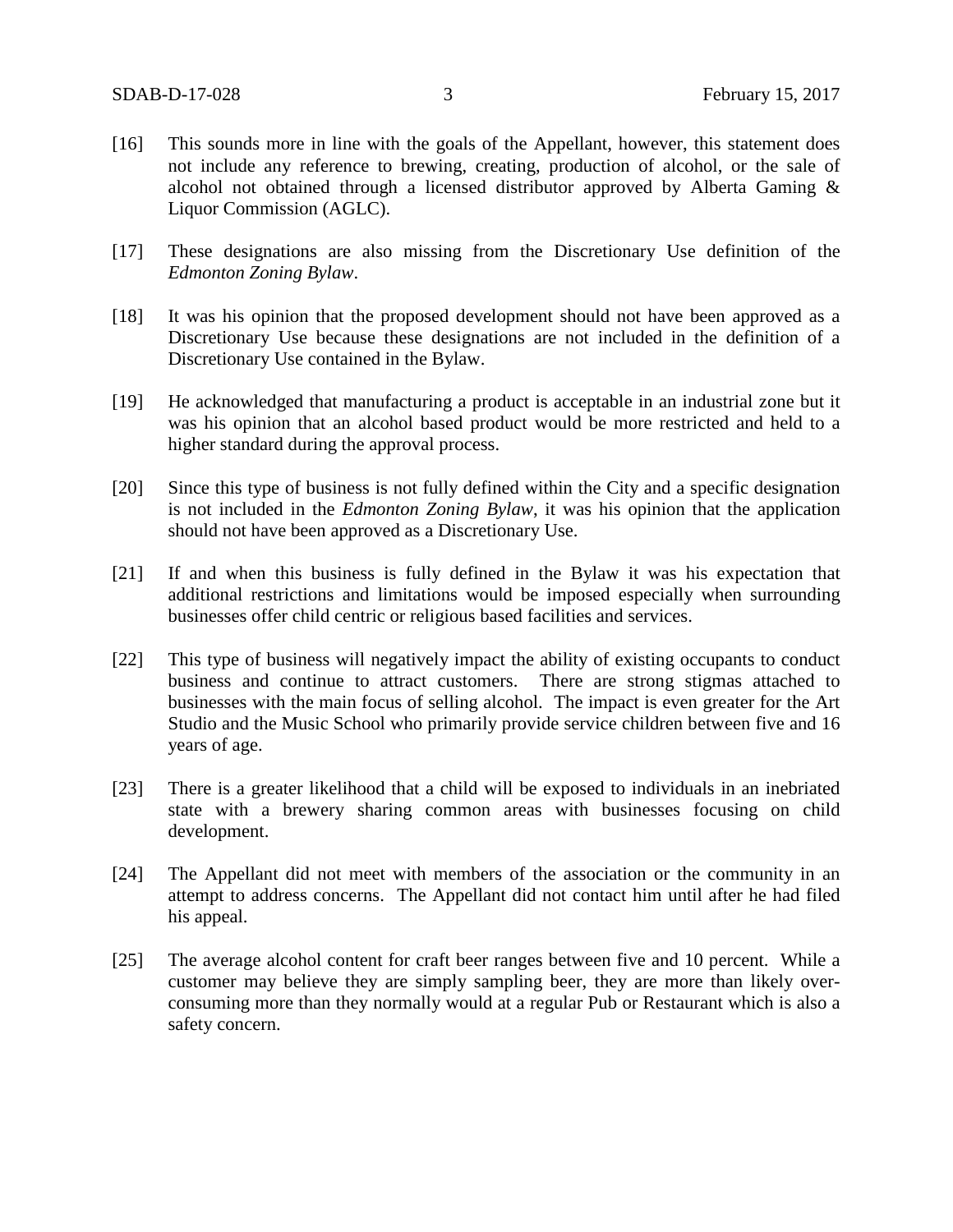- [26] There are many incompatible businesses surrounding this location, including a Church, and three child-based schools. Photographs and a Google map were referred to illustrate the location of the subject site in relation to the Music School and the Art Studio.
- [27] There are no other businesses in this area manufacturing products that would require a large range of chemicals, high degrees of heat and pressure, and processes that generate odors and byproducts that could easily be triggers for allergy sufferers or those with sensitive health conditions.
- [28] There is an increased opportunity for public disturbance, added risk of injury, increased traffic by higher risk individuals and their related activities, plus the added unnecessary exposure of children to the drinking culture.
- [29] Ellerslie Community League has provided written support for the appeal and shares many of the same concerns.
- [30] At some point the City approved a variance that reduced the minimum number of parking spaces required for Parsons Centre from 239 to 180. This would have been acceptable when the centre was new but it is not reasonable now. Customers struggle every day to find a place to park to access businesses that already exist.
- [31] The only information provided regarding parking was a document entitled Parking Justification which was compiled by the Appellant. Mr. Schwartz questioned the accuracy of the information provided by the company applying for a development permit.
- [32] Parking has been an ongoing issue for the past seven years. There have been two parking restriction plans, multiple attempts to procure additional parking space from neighbouring properties, discussions related to pay parking, and at least one instance in which the association took over contractually assigned parking spots from tenants.
- [33] With an approved seating capacity of 50 and likely an additional staff of five to 12, this business poses a much greater impact than the business that it is replacing. That is roughly double the existing need.
- [34] With a total of 180 parking spaces for the entire complex, that equates to a dedicated parking allowance of eight spaces for this unit.
- [35] All the businesses are not utilizing all parking spaces at the same time, but eight spaces to satisfy 56 to 62 people is a stretch. Larger and larger businesses cannot continue to be allowed to occupy smaller spaces under the same original parking variance that was allowed years ago.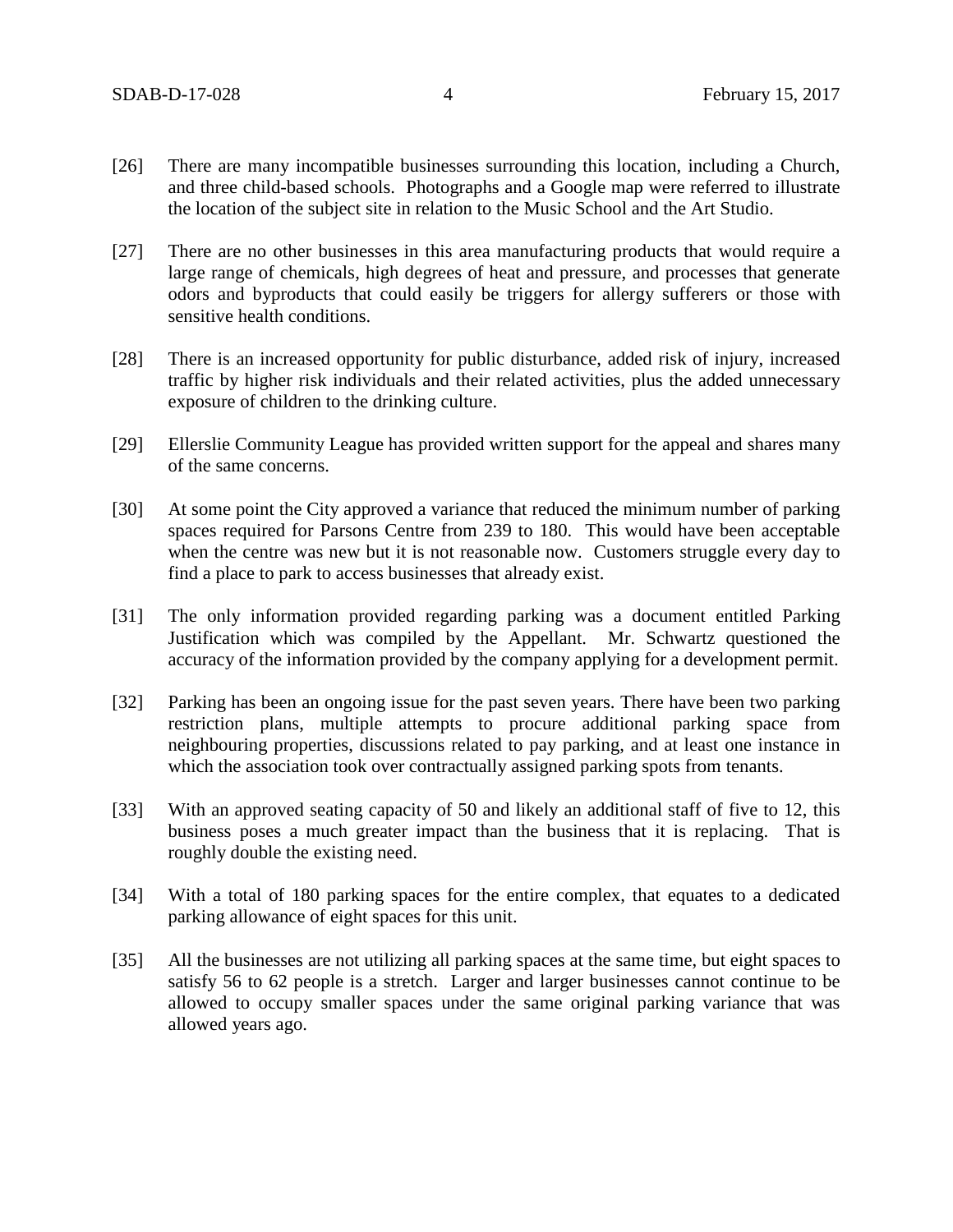- [36] According to the *Edmonton Zoning Bylaw*, a Discretionary Use is one that may be approved or refused at the discretion of the Development Officer depending on how the proposed use relates to surrounding areas and applicable statutory plans.
- [37] This is a professional services complex and not the type of area where people get together to spend time.
- [38] This type of business does not have a reasonable zoning classification to fully outline the regulations and has not had time to be fully vetted to assess the impacts. This paired with no apparent shareholder or staff professional training makes opening this type of business in an area catering to children very risky.
- [39] It was his opinion that the proposed development could be located in a more suitable area.
- [40] There is nothing to stop the owner from selling the business in the future to an owner who would take full advantage of the Bar/Neighbourhood Pub Use class.
- [41] It was his opinion that parents will not enroll their children in a music or arts program located next to a brewery which will negatively impact his business.
- [42] Mr. Schwartz provided the following responses to questions:
	- a) He estimated that the distance between the proposed development and the first entrance to the Music Studio is approximately 40 feet and approximately 70 feet to the second entrance.
	- b) Patrons do share parking with other businesses.
	- c) The proposed occupancy and additional staff parking will place an unreasonable strain on the parking.
	- d) The Music School is open most weekdays between 3:00 and 9:00 p.m. and Thursdays from Noon to 9:00 p.m. Programs are provided for children between five and 14 years of age.
	- e) The Art School is open from Noon to 7:00 p.m. on most weekdays and from Noon to 9:00 or 10:00 p.m. on weekends.
	- f) The church is located across a small green belt from the back of the complex.
	- g) The food menu is quite limited, not like a Restaurant menu that serves beer and wine. This is more like a brewery that serves food.
	- h) He disagreed with the findings of the Parking Justification because his customers always complain about the lack of parking.
	- i) He reiterated his concerns for the safety of children including exposure to drunk drivers, smokers and disruptive patrons.
	- *ii) Position of the Development Officer, Mr. C. Chan, who provided the following responses to questions:*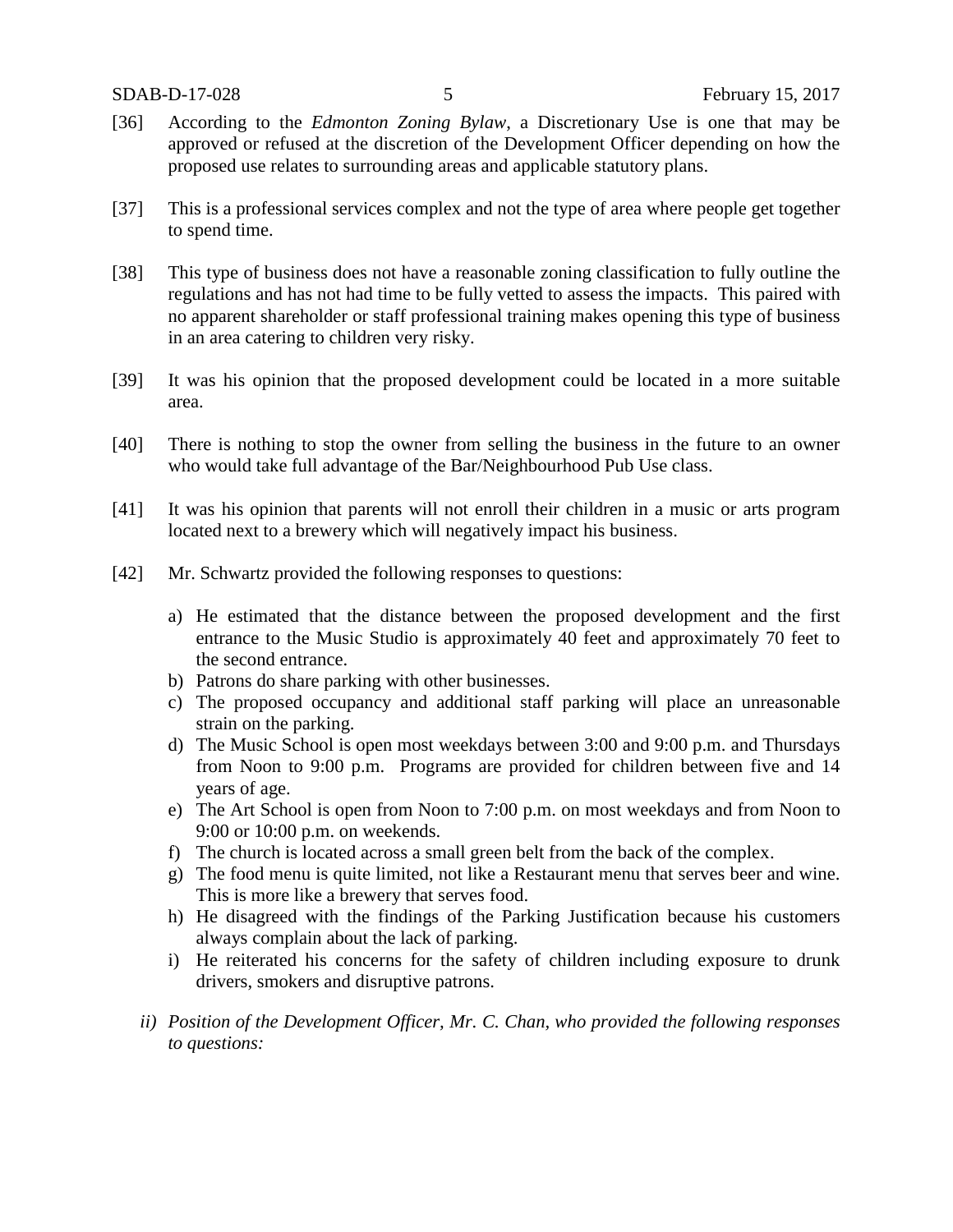- [43] Completion of the Parking Justification is a requirement of Transportation Planning.
- [44] The intent is to identify the peak parking demand for a specific site.
- [45] The Applicant is responsible for the integrity of the Parking Justification study.
- [46] There have been no parking complaints to Sustainable Development regarding the subject site.
- [47] There are no location criteria for a Bar/Neighbourhood Pub in relation to a Religious Assembly or children's services.
- [48] It was his opinion that a Bar/Neighbourhood Pub was the most appropriate Use Class for the proposed development. If onsite drinking was not proposed, it would have been approved as a brewery.
- [49] Subsequent to approving this Development Permit, a change in Use in the complex reduced the onsite parking requirement by 19 spaces, meaning that now the overall total parking requirement is 220 spaces instead of 239.
- [50] Transportation Services did not oppose the application even when the required number of spaces was 239.
	- *iii) Position of the Respondent, Mr. B. Boutin, representing Town Square Brewing*
- [51] It was his opinion that the proposed development is more like a restaurant that serves alcohol than a Bar/Neighbourhood Pub.
- [52] There is a restaurant located across the street that serves beer and wine.
- [53] Edmonton, unlike Calgary, has not yet defined this business model of a brewery that serves food and drink onsite.
- [54] The choice was made to apply as a Bar/Neighbourhood Pub because of the sale of the craft beer for customers to take home. This also allowed a reduction in the square footage of the kitchen which aligned with their business plan regarding food offerings.
- [55] Smoking near entrances is regulated by City of Edmonton Bylaws.
- [56] The alcohol content and size of glasses for samples of craft beers are regulated by AGLC. The Commission has reviewed their proposal and it has been regulated accordingly.
- [57] There are other businesses nearby promoting adult services, such as the sale of bongs and e-cigarettes.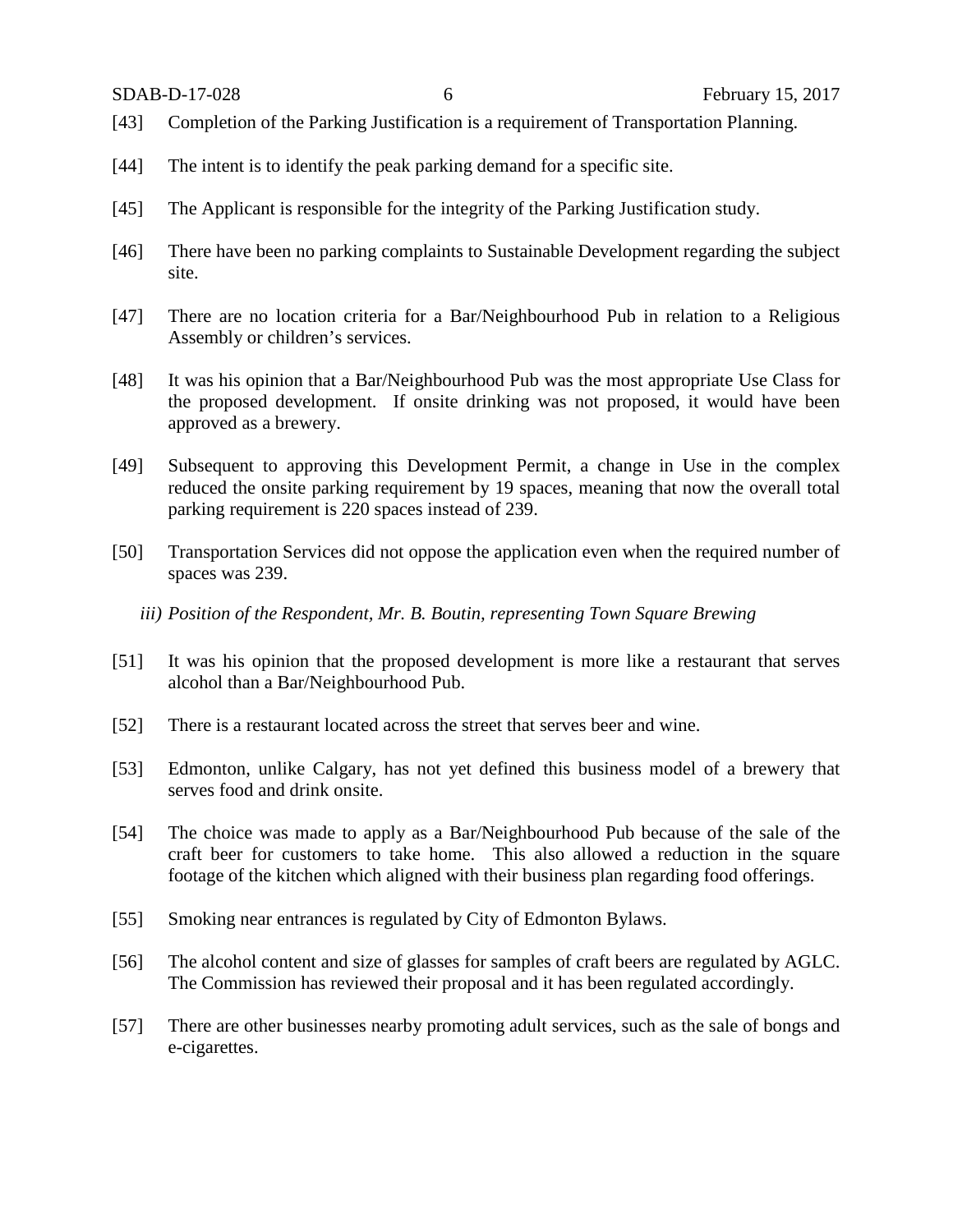- [58] Odors from a craft brewery are similar to those from a bakery. Odors are regulated by City Bylaws.
- [59] He addressed the concerns of the Appellant regarding drunkenness and nuisance. He stated that the proposed business is no different from a child being exposed to members of their family having a glass of beer or wine with their dinner at a restaurant.
- [60] The condo board reviewed their business plan and intentions for the space and did not have any objections.
- [61] After the appeal was filed, he provided business owners in the complex with an outline of his business including the vision and values and a list of products that would be sold. He submitted a petition of support that included the signatures of nine of the 32 business owners, including the adjacent business owners.
- [62] Mr. Boutin provided the following responses to questions:
	- a) The Development Officer provided the guidelines for completing the Parking Justification, which stipulated that counts needed to be done on three consecutive weekdays and Saturday, with four counts at different times each day. He estimated that it took him one hour to count all of the vacant parking spaces.
	- b) He never has trouble finding a parking space on the site.
	- c) Hours of operation of the proposed development will be Tuesday and Thursday, 11:00 a.m. to 10:00 p.m. and Friday and Saturday, 11:00 a.m. to 11:00 p.m.
	- d) The hours of operation were intentionally reduced in order to prevent the perception of being a Bar and the negative connotations that come along with that.
	- e) Their business will be family oriented and children can attend with their parents.
	- f) Their hours of operation align with the hours of operation of an existing restaurant in the same complex that serves beer and wine.
	- g) The kitchen is in the middle of the brewery separated by a fire retaining wall. Customers will only enter through the front door. The rear entrance is only for staff use and deliveries.
	- h) Customer parking will be located in the front of the building and staff parking will be at the rear.
	- i) There is one bus stop located on Parsons Road and another on Ellwood Drive.
	- j) Fifty patrons does not equate to 50 vehicles because many patrons will share a vehicle when they come.
	- k) They have complied with all of the requirements of the AGLC, including providing a food menu that caters to all generations.
	- l) The Church is separated from the Site by green space and a parking lot at the rear of the building. Customers do not use the rear entrance and the hours of operation do not overlap.
	- m) In his opinion this business plan is similar to a Starbucks but for craft beer. Customers will come to enjoy the flavor of beer in the company of friends and family.
	- n) This is not a sports bar with multiple televisions and there will be no entertainment.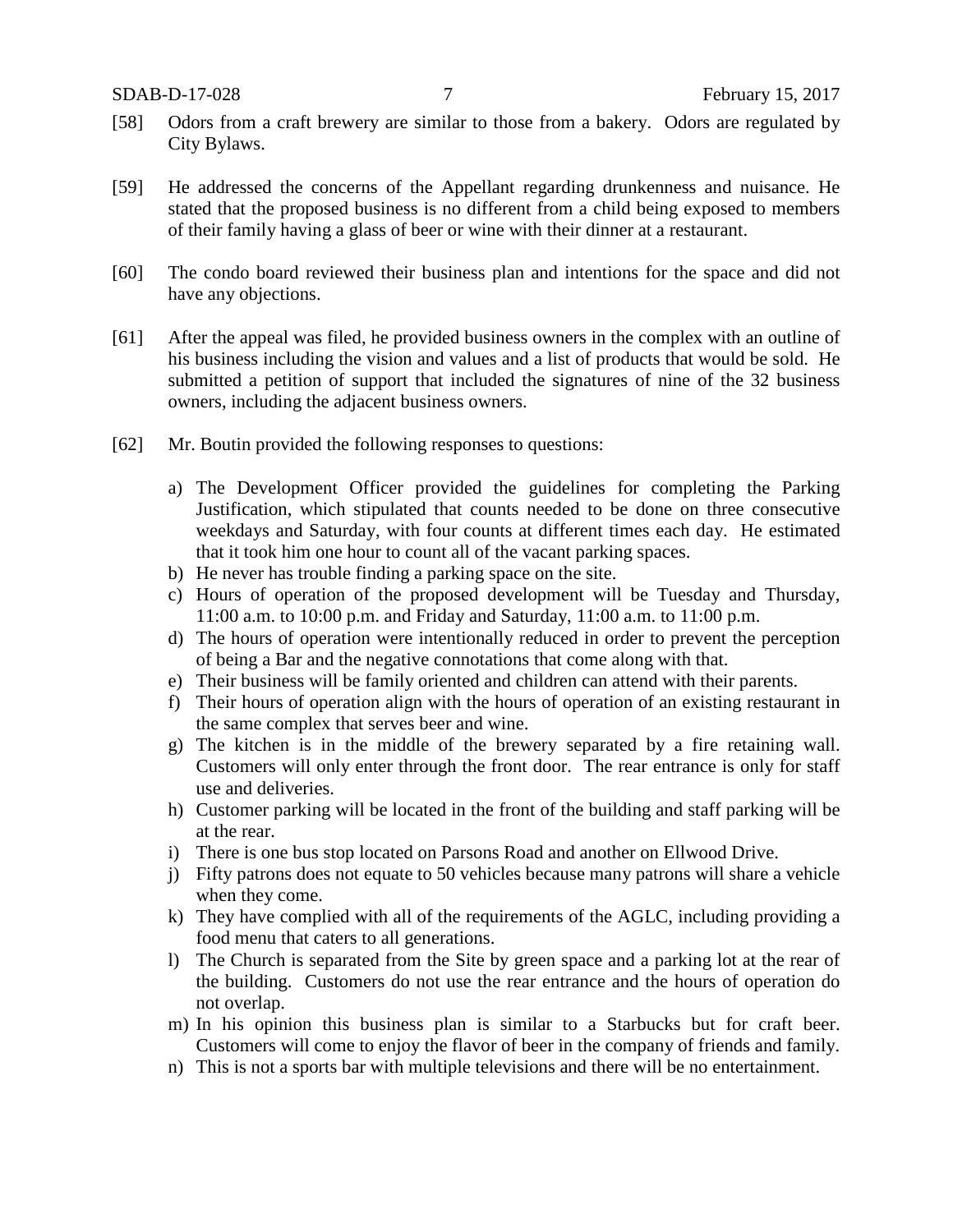- o) Mr. Boutin lives in the area and he chose this Site specifically because it is located close to the neighbourhoods of Ellerslie and Summerside.
- p) It was his estimation that customers will not stay longer than an hour and a half.
- *iv) Position of Mr. C. Kopp, owner of the Condo Unit in Support of the Respondent:*
- [63] There are a number of adult only businesses operating in this complex, including gyms, a tattoo parlor and several restaurants that serve alcohol.
- [64] The Appellant's wish to have only child friendly businesses in this area severely restricts his ability to lease his space.
- [65] The parking problems referred to by the Appellant have been addressed by the condo board and, in his opinion, they have been resolved for the most part.
- [66] It was his opinion that the Appellant's business is located more than 40 feet away from the subject Site.
- [67] Any business that moves into this space will require parking and a parking variance.
	- *v) Rebuttal of the Appellant*
- [68] The Development Officer did not find any record of parking complaints because such complaints are made to the condo board not the City of Edmonton.
- [69] Restaurants that serve alcohol are much different than a brewery that produces, serves and sells alcohol. The proposed business cannot be compared to a Boston Pizza because they do not produce and allow offsite sales.
- [70] Only one business owner who signed the petition of support is a member of the condo board.
- [71] There are businesses that offer adult only services in the area but they do not offer products that will impair customers when they leave.
- [72] He disagreed with Mr. Kopp that the parking issue on this Site has been resolved.
- [73] He would appeal the issuance of a development permit for any use of this Site that would significantly impact the parking issues for this complex.

## **Decision**

[74] The appeal is **DENIED** and the decision of the Development Officer is **CONFIRMED**. The development is **GRANTED** as approved by the Development Authority.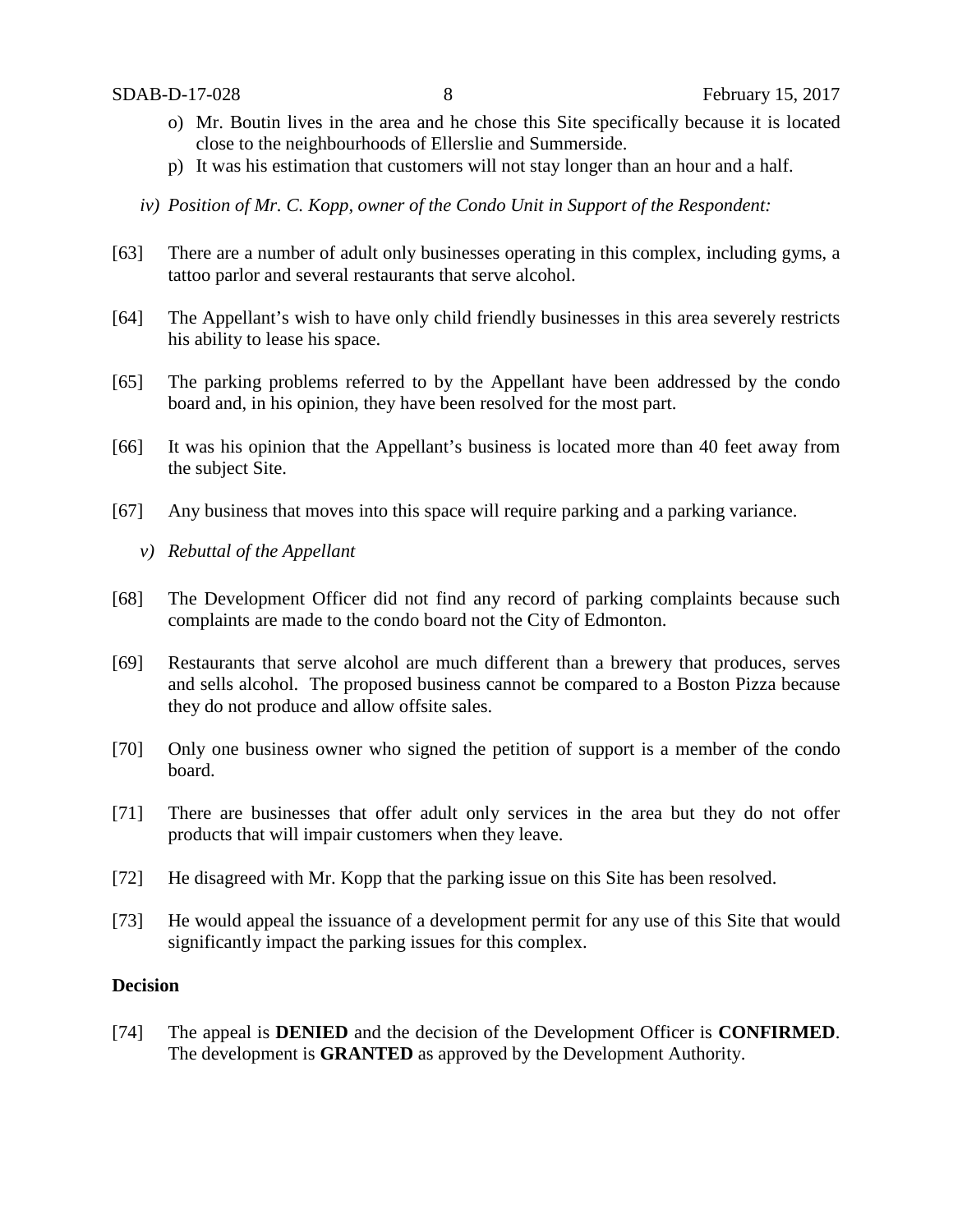#### **Reasons for Decision**

- [75] The proposed development is located in Parsons Centre, which consists of three buildings containing commercial condominium units, which are owned by or leased to various businesses. The proposed development is a craft brewery that will have 82.9 square metres of public space, which will be used as a Bar and Neighbourhood Pub.
- [76] The brewery is a General Industrial Use, which is a Permitted Use in the EIB Ellerslie Industrial Business Zone. Bars and Neighbourhood Pubs, not to exceed 200 occupants nor 240 square metres of Public Space, if adjacent to or across a Lane from a Site zoned residential, is a Discretionary Use in this Zone.
- [77] The Appellant is a tenant in the condo complex who operates a music school that provides programming for children between five and 14 years old. The Appellant also represented the operator of an art school, located in a unit immediately adjacent to the proposed development, as well as the Ellerslie Community League, who both shared the same concerns regarding the proposed development.
- [78] The primary objection to the proposed development is that it will produce and serve alcohol onsite, which the Appellant felt would have a negative impact on existing businesses, particularly those that catered to children and families. The Appellant was of the view that, because a Bar and Neighbourhood Pub is a Discretionary Use, the Board should exercise its discretion not to allow one on this Site because it was not reasonably compatible with neighbouring development.
- [79] The Appellant was concerned that the presence of a Bar and Neighbourhood Pub would create a negative impression on parents bringing their children to the music school and arts school in the complex, as well on other family friendly businesses nearby. He was concerned that children might be exposed to intoxicated individuals and people smoking outside the Bar. He felt there could be safety issues caused by intoxicated drivers. He felt the proposed Bar and Neighbourhood Pub was fundamentally different from a licensed restaurant because alcohol would be manufactured onsite in the brewery and the business model promoted greater alcohol consumption than a licensed restaurant would. He was also concerned about odours emanating from the brewery and how this could affect allergy suffers. Although no one appeared representing the nearby church, he expressed concerns on its behalf as well.
- [80] The Board does not share the Appellant's concerns. Based on the evidence provided and a review of the submitted plans, the Board is of the opinion that there will not be a significant difference between the proposed Bar and Neighbourhood Pub and the licensed restaurants in the immediate area.
- [81] The Board notes that there are no locational criteria in the *Edmonton Zoning Bylaw* regarding the placement of Bars and Neighbourhood Pubs relative to other developments such as schools.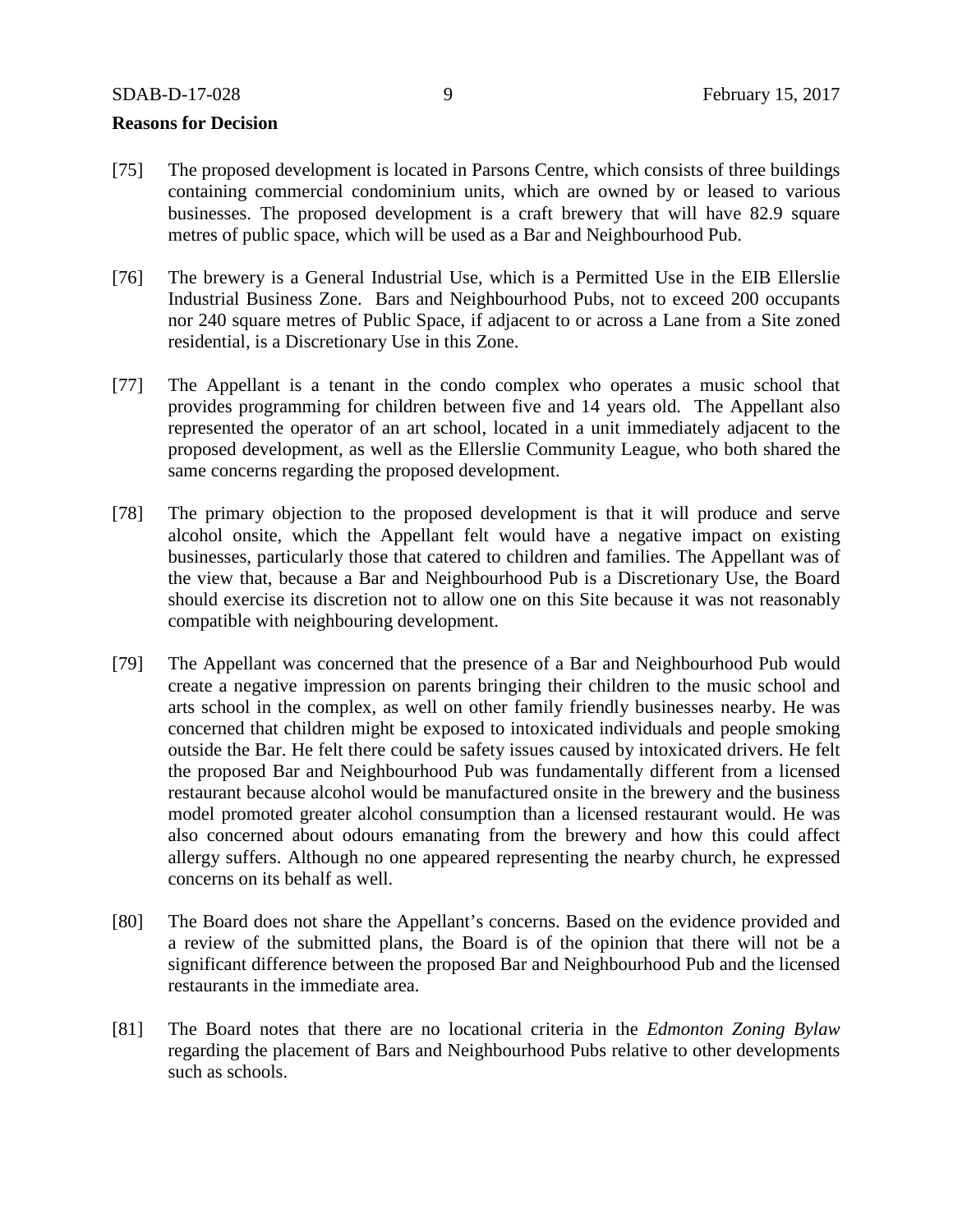- [82] The proposed development will have reduced business hours, which will prevent patrons from staying late. It will be licensed to hold a maximum of 50 patrons, which can include children. The proposed business model promotes a family friendly environment that will target the surrounding residential neighbourhoods. The proposed location is not typical for a bar or nightclub where customers attend specifically to drink alcohol. The Board is of the view that, while it may be more likely that patrons of the proposed development will consume some alcohol as opposed to the patrons of a licensed restaurant, there is no significant increased risk that they will be drunk or disorderly. Bars and Pubs are heavily regulated businesses and the Board is confident that any problems caused by the patrons of the proposed development will be dealt by the authorities.
- [83] Further, although some people may have a negative opinion of a brewery with an attached Bar and Neighbourhood Pub, most will not. This is demonstrated by the attitudes of the owners and tenants in the condo complex. Although two of the tenants in the complex, including the Appellant, are opposed to the proposed development, eight of the 32 unit owners or their tenants support it and the remainder took no position.
- [84] As for the Appellant's concerns about potential offensive odours emanating from the brewery, the Board notes that the brewery portion of the proposed development is a General Industrial Use, which is a Permitted Use in this Zone without any variances, which means the Board does not have the authority to deny the development permit dealing with this portion of the proposed development (Section 685(3) *Edmonton Zoning Bylaw*). In any event, the Board accepts the Respondent's evidence that the odours produced by the brewery will not be significantly different in character than those produced by a bakery. Any nuisance created by the brewery can be dealt by development compliance officers.
- [85] With respect to the Appellant's concerns about the effects of the proposed development on the nearby church, the Board notes that the church is located at the back of the proposed development and is separated from it by a green space and parking lot. It is unlikely that there will be much interaction between the patrons of these establishments. Accordingly, the Board finds that the proposed development will not have a significant impact on the church or its patrons.
- [86] The only variance required for the proposed Bar and Neighbourhood Pub is a deficiency in the total required number of parking stalls. When this Development Permit was approved, the total number of parking stalls required for the overall Site, with the proposed development included, was 239 stalls. There are only 180 parking stalls onsite, meaning a total variance of 59 parking spaces was necessary. After reviewing the parking justification study, Transportation Services supported the proposed development with the required variance.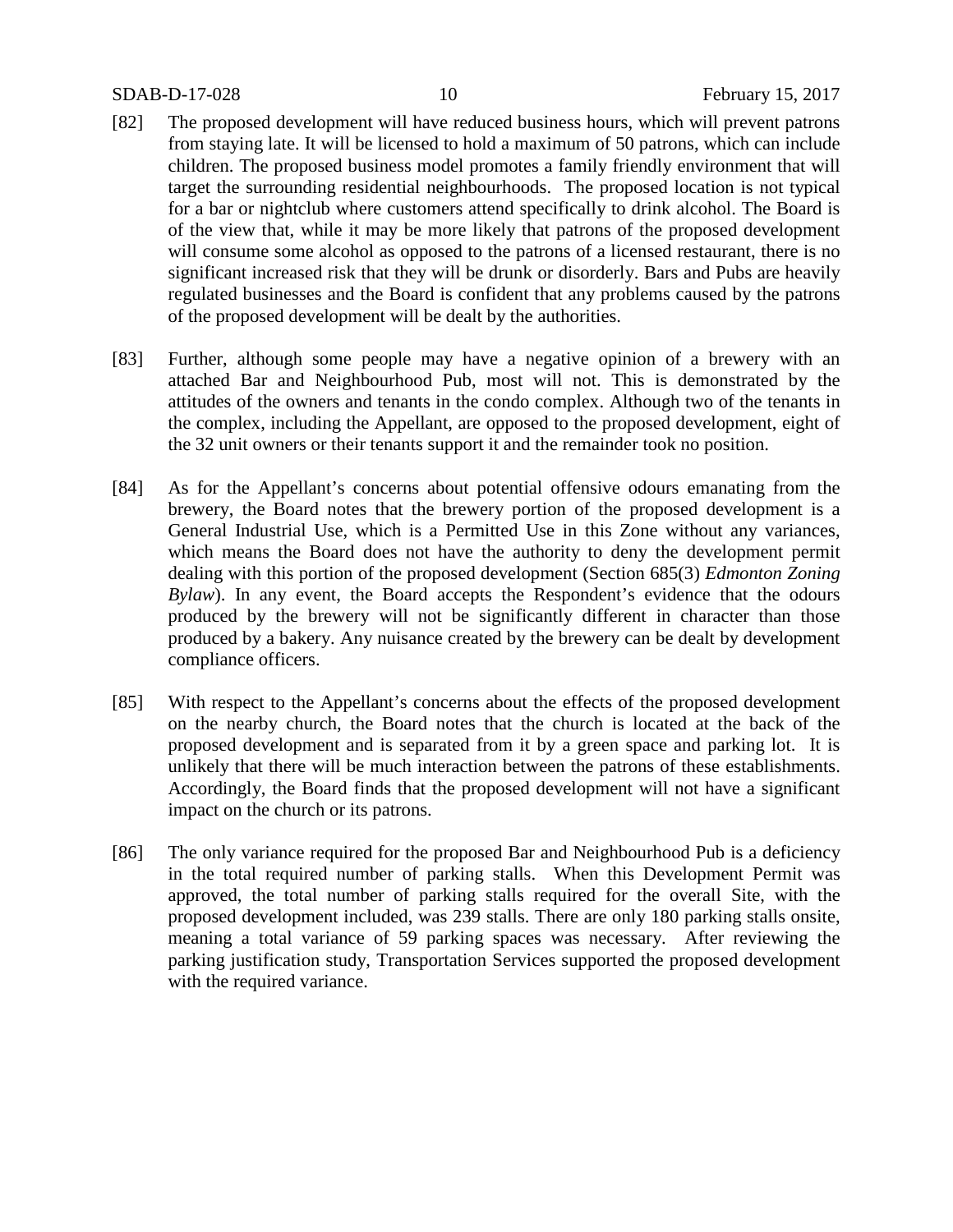- [87] The parking justification study demonstrated that at the busiest time of the busiest day, 65 parking spaces were available. Notwithstanding the Appellant's concerns that the study, which was conducted by the Respondent, may not be accurate, the Board is satisfied that it provides a valid indication that the increased parking demand created by the proposed development can be accommodated by available parking.
- [88] Further, the Development Officer advised that, subsequent to granting the permit for the proposed development, a change in use at another unit in the complex resulted in a total parking requirement reduction of 19 parking spaces. Therefore, the overall onsite parking requirement was reduced to 220 spaces. Accordingly, the required parking variance for the proposed development is now only 40 parking spaces rather than 59.
- [89] For all of the above reasons, the Board is of the opinion that the proposed development is reasonably compatible with surrounding uses and will not unduly interfere with the amenities of the neighbourhood nor materially interfere with or affect the use, enjoyment or value of neighbouring parcels of land.

fund

Mr. M. Young, Presiding Officer Subdivision and Development Appeal Board

Board members in attendance: Ms. P. Jones, Ms. G. Harris, Mr. A. Peterson